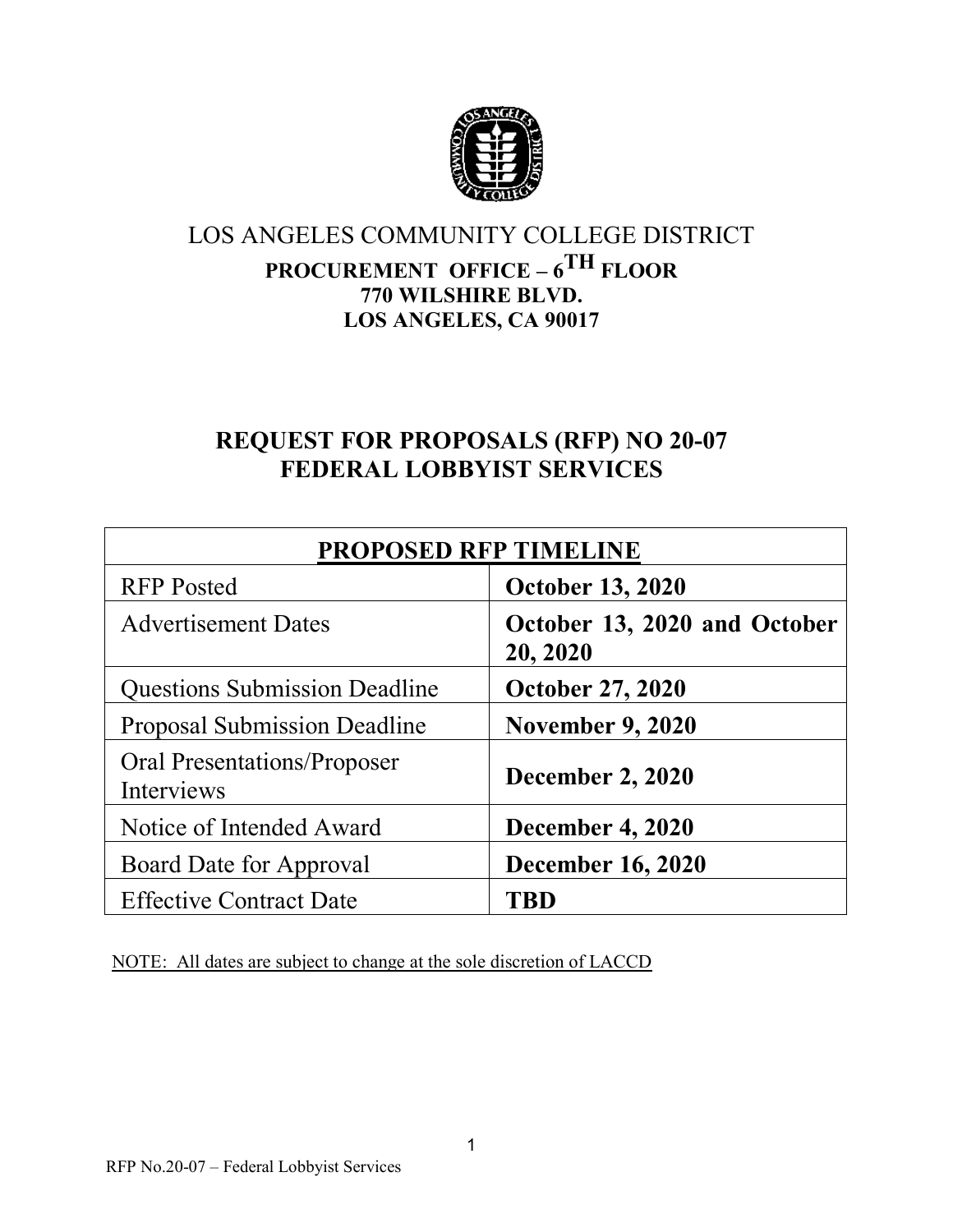# Table of Contents -

# RFP 20-07 - FEDERAL LOBBYIST SERVICES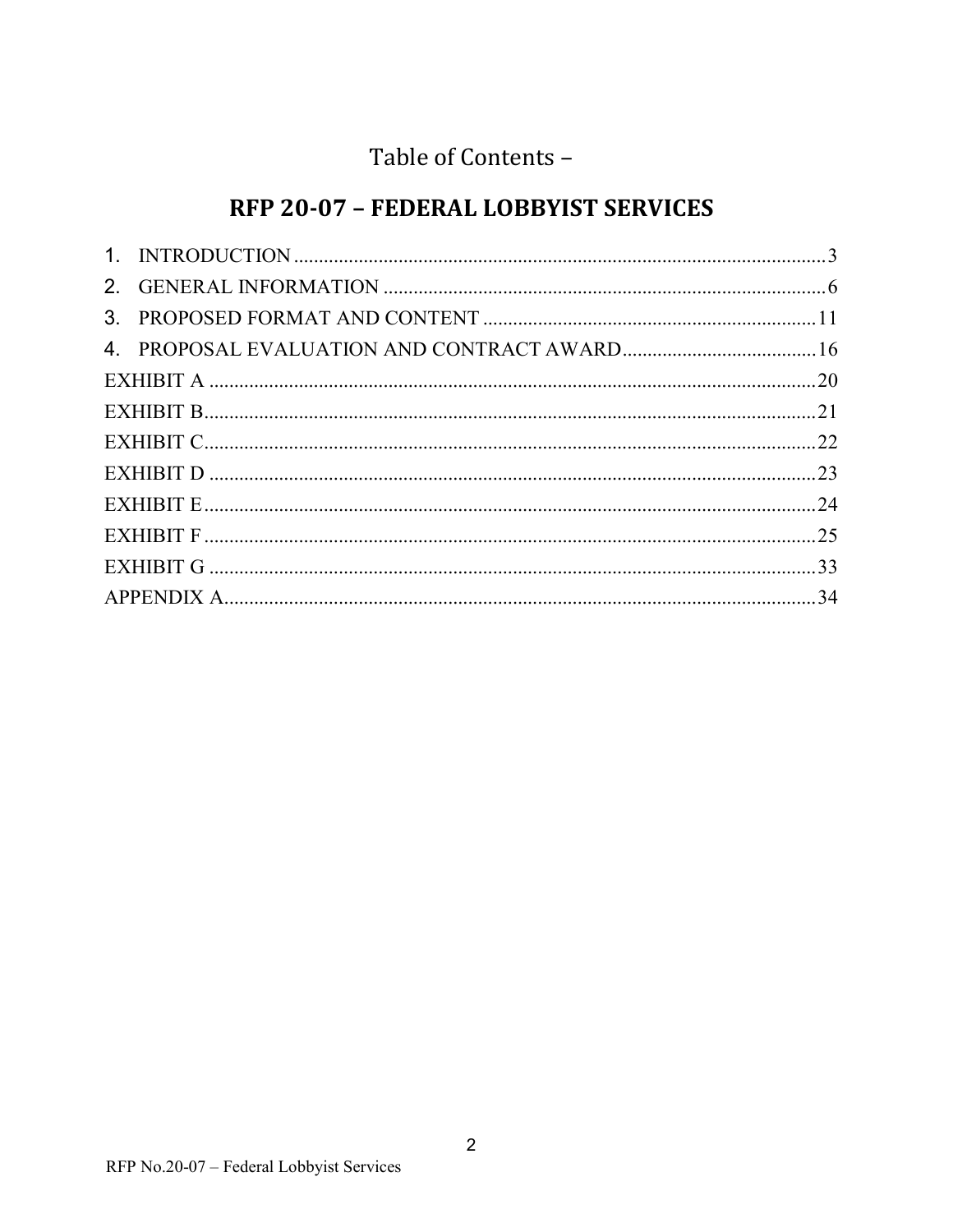# <span id="page-2-0"></span>**1. INTRODUCTION**

## **1.1 Purpose and Scope of RFP**

The public health emergency resulting from the COVID-19 Coronavirus pandemic has resulted in severe economic consequences for California's economy for years to come. To help the Los Angeles Community College District ("LACCD", "District") prepare and recover from anticipated state revenue declines and projected budget cuts, it will be critical that the District increases its presence and advocacy at the local, state, and federal levels. It will be more important than ever that we increase awareness about LACCD's contributions, services, and programs with policymakers.

Given the urgency of the situation, The Los Angeles Community College District, through the issuance of this Request for Proposals ("RFP") is seeking to:

Secure Federal lobbying services for LACCD to increase its visibility in the Congress, Federal Agencies and Departments, the Administration, as well as to intensify advocacy for government grants, budget proposals and legislation that support the goals of LACCD.

The general duties and responsibilities of the selected firm(s) are specifically defined below. It is intended that the selected firm(s) will work with LACCD staff to determine and refine the lobbying service needs of the District and to establish annual federal lobbying needs, goals, objectives, and priorities for the term of the proposed contract.

**Multiple Firms May Be Selected.** LACCD reserves the right to select none, or more than one firm to provide the required Federal lobbying services. In addition to, the LACCD may reject all proposals and decide to withdraw its RFP in its entirety.

## **1.2 About the District**

The District was organized in 1969 and is governed by an elected Board of Trustees and is part of the statewide California Community College system. Members of the Board of Trustees are elected at large to serve four-year terms. The District is the largest community college district in California and one of the largest in the nation. More background information can be found about the District online at www.laccd.edu.

The District serves a population of several million residents in southern California within an area of nearly 900 square miles of metropolitan Los Angeles and the County of Los Angeles that includes more than 30 incorporated cities unincorporated communities. The District extends from Agoura Hills in the western part of the San Fernando Valley to the City of San Fernando in the northeast. The service area includes Culver City on the western side of the greater Los Angeles basin, Monterey Park and San Gabriel on the east side as well as Palos Verdes Estates and San Pedro to the south.

In keeping with its mission, the District provides about 230,000 full and part-time students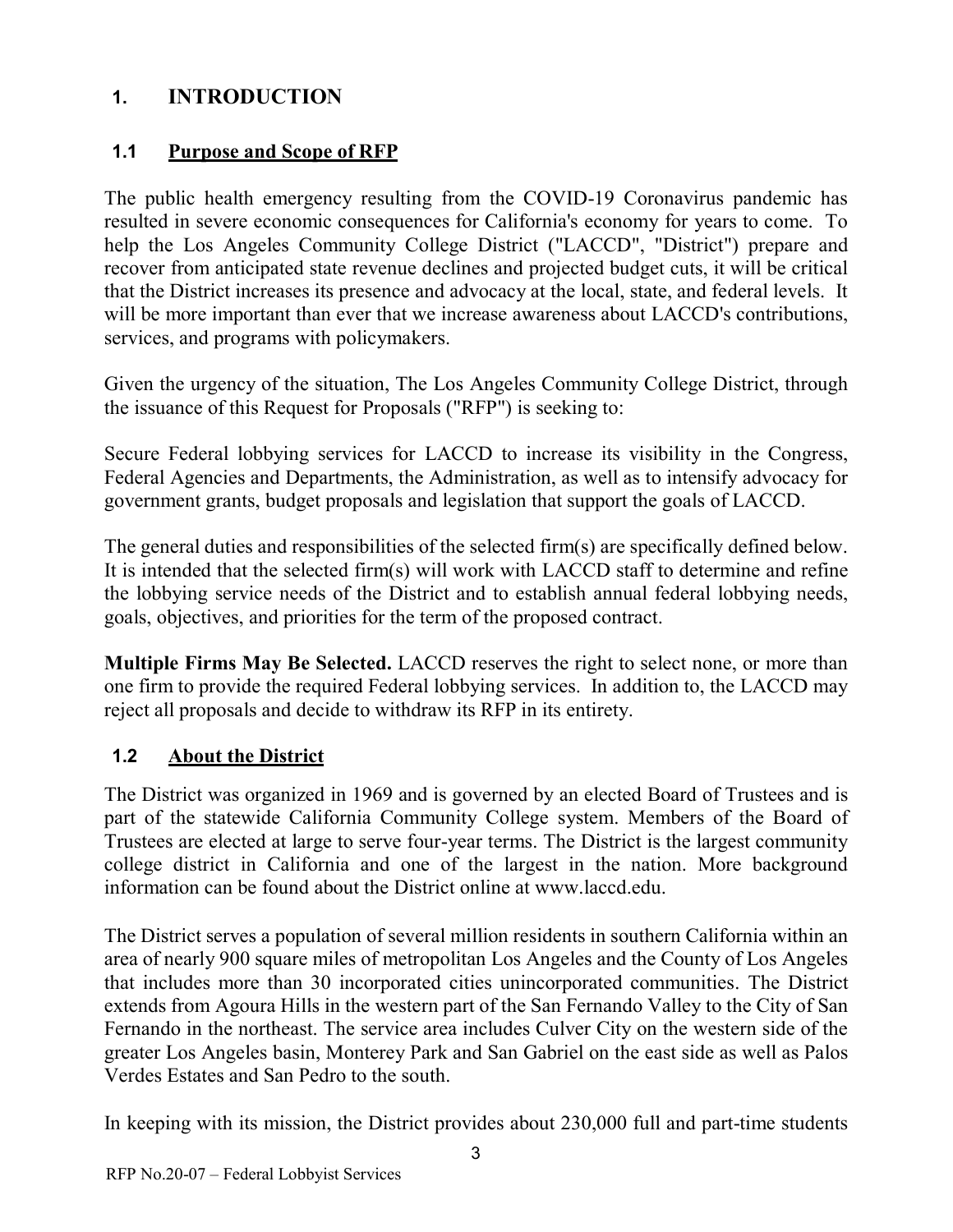each year with comprehensive lower-division general education, career and technical education, transfer education, credit and non-credit instructional programs geared to meet the needs of the communities its colleges serve and which meet the changing needs of students for academic and career preparation, civic engagement, and lifelong learning. The District has nine fully accredited colleges: East Los Angeles College, Los Angeles City College, Los Angeles Harbor College, Los Angeles Mission College, Los Angeles Southwest College, Los Angeles Trade-Technical College, Los Angeles Valley College, Los Angeles Pierce College, and West Los Angeles College. The physical footprint of colleges ranges in size from twentytwo acres (Los Angeles Trade Tech College) to over four hundred fifty acres (Los Angeles Pierce College). Within the District, taxpayer approved bond programs have helped provide new and upgraded facilities at District sites and the nine colleges, including, among other projects, newly constructed classroom and instructional laboratory buildings, learning resource centers (libraries with specialized learning/tutoring centers) as well as original instructional buildings, parking structures, maintenance yards, athletic fields and gymnasiums.

Student demographics of largest enrollment include more than 58.6 percent who identify as Hispanic/Latinx; 14.9 percent as White; 8.8 percent as African American, 6.5 percent as Asian.

In the 2019-20 Academic Year, the District conferred nearly 30,000 awards to students, including two-year degrees, degrees for transfer and certificates. The District maintains an active free-tuition program available to all first-time, full-time students, regardless of age, race/ethnicity or demographic background. More than 10,000 students are currently part of the Los Angeles College Promise Program. In addition, the District's 2020-2021 budget totaled \$5.6 billion. This amount included \$3.9 billion of Proposition A, AA, and Measures J and CC Bonds in the Building Fund.

Over the last several years, the District has successfully sponsored pioneering legislative proposals that have made significant progress toward increasing access to a high-quality community college education for California's students. As a result, the District is publicly recognized as a leader and advocacy resource in progressive higher education legislation.

#### **1.3 Scope of Services**

#### 1.3.1 FEDERAL LOBBYING SERVICES

The lobbying firm shall advise, counsel, and represent LACCD in pursuing and opposing legislative initiatives and grant applications and awards at the federal level in Washington DC, regional offices, and in California. The firm shall assist LACCD in preparing its federal legislative, executive, and administrative agendas and shall strategize with LACCD as requested. The firm shall identify topics and areas of need to federal legislators serving LACCD and the Los Angeles area, pertinent legislative leaders and committee chairs, and administrative officials.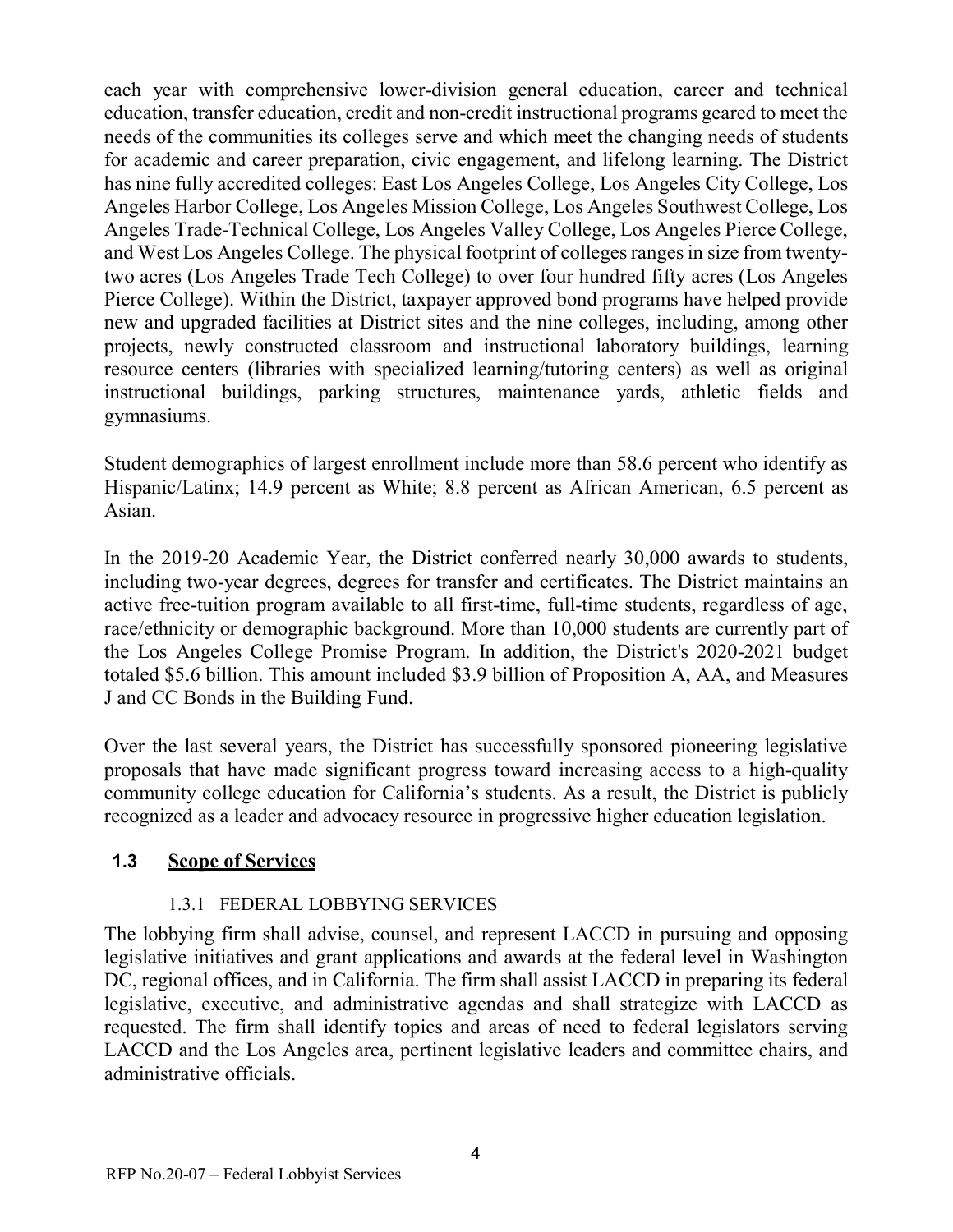The firm shall perform ministerial and discretionary functions such as preparing letters and verbal and written testimonies, arrange and schedule appointments, monitor legislative, executive, and administrative activities, identify government grants that align with LACCD's needs, and communicate effectively with LACCD and its elected and appointed officials and their staff. The firm shall also assist in identifying interest groups that share specific interests with LACCD, all in furtherance of LACCD's legislative agenda as determined by LACCD's staff, Chancellor and Board of Trustees.

#### Proposers must demonstrate its background and experience in the following:

- 1. Knowledge of Los Angeles and California political landscape.
- 2. Proven relationship with key Congressional members, Congressional staff and key policy and appropriations Committees, Federal Agencies, and Federal Departments.
- 3. Proven success and demonstrated relationships with the White House/Executive Branch, and the Los Angeles Congressional delegation.

#### Proposers must demonstrate its ability to:

- 1. Design and execute lobbying efforts at the national level through the Authorization and Appropriations process.
- 2. Work on behalf of the LACCD on national policies and programs such as the Reauthorization of the Higher Education Act, Hispanic-Serving Institutions, financial aid, immigration, workforce training and CTE, national government grant application recommendations, and other federal funding/issues to offset local, state, national and global pandemic crises impacting higher educational institutions generally, and community and technical colleges in particular.
- 3. Proven relationships and demonstrated success with federal agencies/departments that award higher education related grants.
- 4. Take full responsibility for the activities that occur in connection with this engagement regardless of political parties, districts, Committees or Subcommittees, or individuals contacted or lobbied in connection with this engagement.
- 5. Represent LACCD with decorum, integrity, and professionalism, at all times.
- 6. Coordinate strategies between national, state and local (California) lobbying efforts.

The LACCD welcomes a diverse pool of proposers to submit to the RFP. This includes those firms that have received LGBTQIA certification by recognized municipal agencies.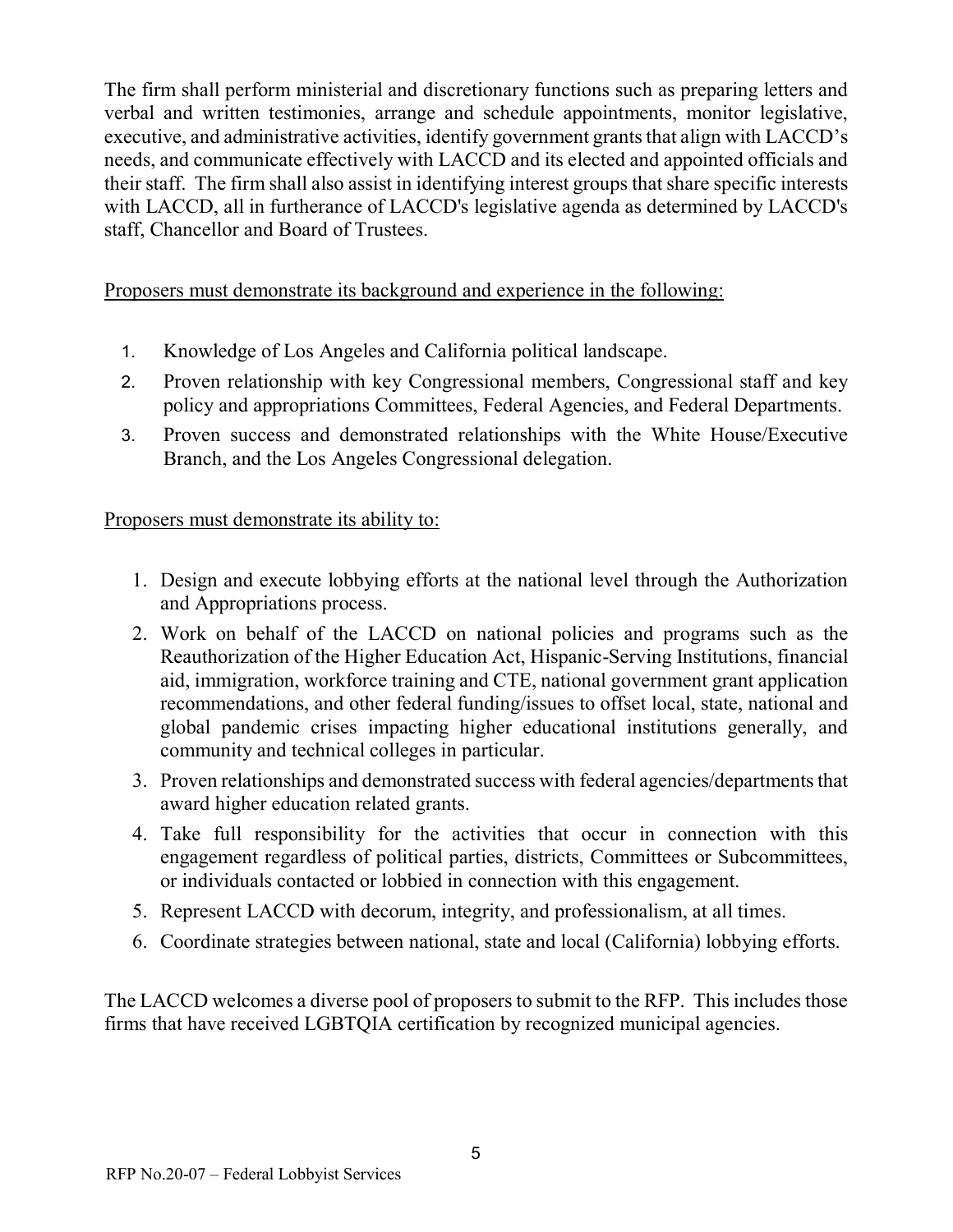## <span id="page-5-0"></span>**2. GENERAL INFORMATION**

#### **2.1 Proposal Submittal**

The proposer shall submit to the District a printed original and six (6) copies of its proposal, together with one **(1) copy on an USB drive** containing an electronic version of the proposal in Microsoft Word format, no later than **2:00 p.m. PST, on November 9, 2020.** Proposals are to be enclosed in a sealed package plainly marked and displaying the proposer's legal name and the words "**Proposal Responding to RFP No. 20-07: FEDERAL LOBBYIST SERVICES** 

Mail or deliver proposals to:

J**ames Watson, Procurement Manager Los Angeles Community College District Business Services Division 770 Wilshire Boulevard Los Angeles, CA 90017-3719 Phone: (213) 891-2921 - Phone Email: [watsonjb@laccd.edu](mailto:watsonjb@laccd.edu)**

It is the sole responsibility of the proposer to ensure that the proposal is delivered on time. Any proposal received after the stated deadline, may, at the sole discretion of the District, be returned without consideration. It is the practice of LACCD not to consider late offers unless it is determined that a selection cannot be made from among the proposals received on time. LACCD shall not be responsible for, nor accept as a valid excuse for late proposal delivery, any delay in mail service, or other method of delivery used by the proposer**. Proposals submitted via fax, telephone or e-mail will not be accepted**. If hand- delivered, ample time should be allowed for delays caused by downtown Los Angeles traffic and parking. LACCD does not provide parking accommodations to proposers submitting proposals.

All proposals must be firm offers subject to acceptance by LACCD and may not be withdrawn for a period of 90 calendar days following the last day to submit proposals. Proposals may not be amended once submitted to LACCD, except as permitted by LACCD.

## **2.2 Questions from Proposers**

Questions are to be submitted in writing by email to James Watson at [watsonjb@LACCD.edu](mailto:watsonjb@LACCD.edu) no later than **2:00 p.m. PST, on October 27, 2020** (the "Questions Submission Deadline), with the subject, **"***Questions for RFP No. 20- 07: Federal Lobbyist Services".*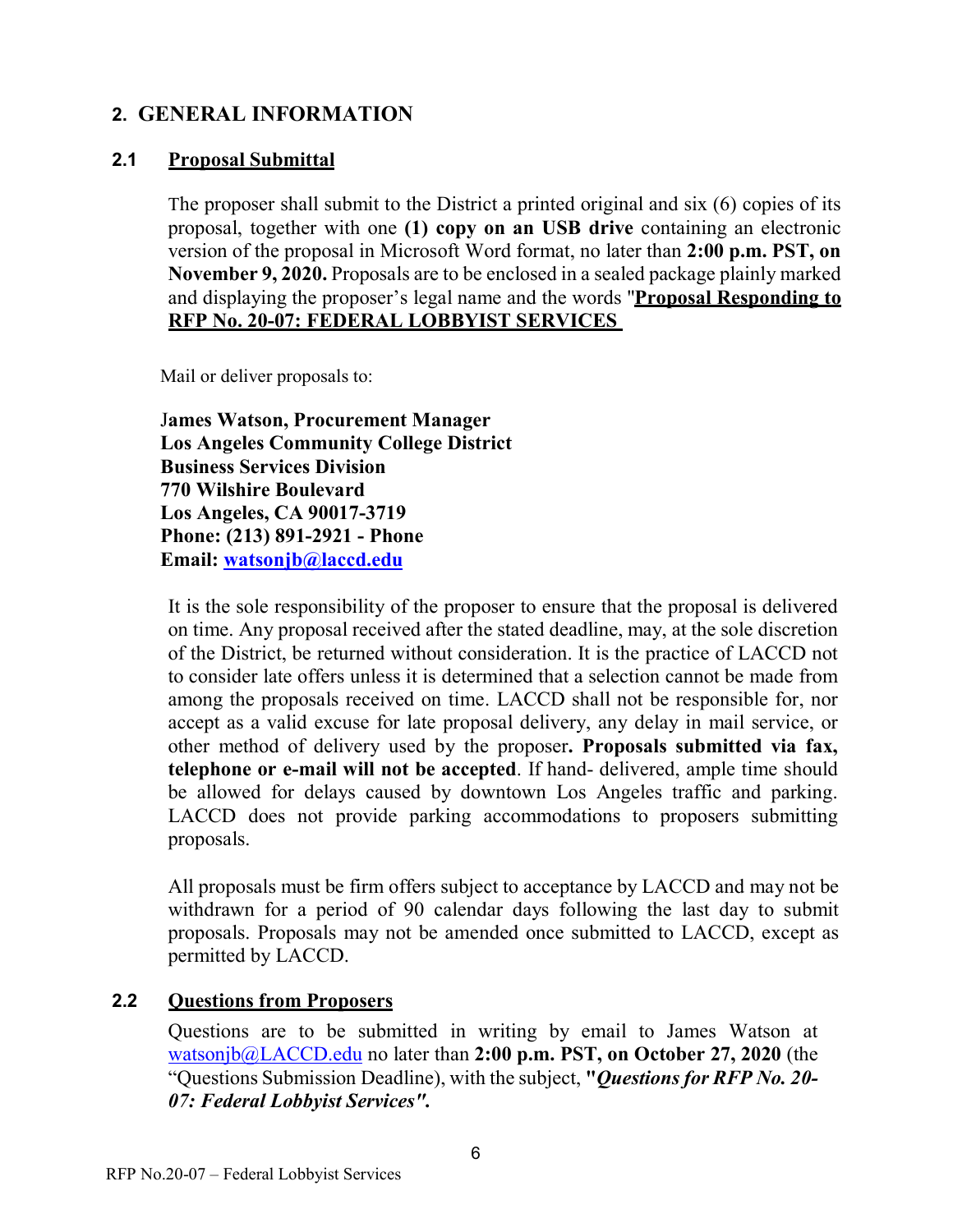Proposers are asked to submit all questions in writing by the question's deadline. LACCD shall not be obligated to answer any questions received after the abovespecified deadline or submitted in a manner other than as instructed above.

Proposers are instructed not to contact District personnel or its agents in any other manner concerning this RFP. Unauthorized contact, at LACCD's sole discretion, will be grounds for disqualification of a proposer. Written responses from the District will be posted on the [website:](http://www.laccd.edu/Departments/BusinessServices/Contract-Services/Pages/Bids-And-Proposals.aspx)

[http://www.laccd.edu/Departments/BusinessServices/Contract-](http://www.laccd.edu/Departments/BusinessServices/Contract-Services/Pages/Bids-And-Proposals.aspx)[Services/Pages/Bids-And-Proposals.aspx](http://www.laccd.edu/Departments/BusinessServices/Contract-Services/Pages/Bids-And-Proposals.aspx)

## **2.3 RFP Addenda/Clarifications**

If it becomes necessary for LACCD to revise any part of this RFP, or to provide clarification or additional information after the proposal documents are released, written addenda will be posted at

<http://www.laccd.edu/Departments/BusinessServices/Contract->[Services/Pages/Bids-And-Proposals.aspx.](http://www.laccd.edu/Departments/BusinessServices/Contract-Services/Pages/Bids-And-Proposals.aspx)

It shall be the responsibility of the proposers to check the website for addenda issued. All addenda issued shall become part of the RFP. Proposer's acknowledgement of the addenda must be declared in the proposal. See [EXHIBIT D](#page-22-0)

## **2.4 Pre-Contractual Expenses**

Pre-contractual expenses are defined as any expenses incurred by the proposer in: (1) preparing its proposal in response to this RFP; (2) submitting that proposal to LACCD; (3) negotiating with LACCD any matter related to this RFP, including a possible contract; or (4) engaging in any other activity prior to the effective date of award, if any, of a contract resulting from this RFP. LACCD shall not, under any circumstance, be liable for any pre-contractual expenses incurred by proposers.

## **2.5 No Commitment to Award**

Issuance of this RFP and receipt of proposals does not commit LACCD to award a contract. LACCD expressly reserves the right to postpone proposal opening for its own convenience, to accept or reject any or all proposals received in response to this RFP, to negotiate with more than one proposer concurrently, or to cancel all or part of this RFP.

## **2.6 Joint Offers**

Joint proposals are not acceptable; however, the District may select co-lobbyists or multiple lobbyists. Multiple firms may submit together as long as the structure is such that one firm acts as a prime and others act as subcontractors. In this case,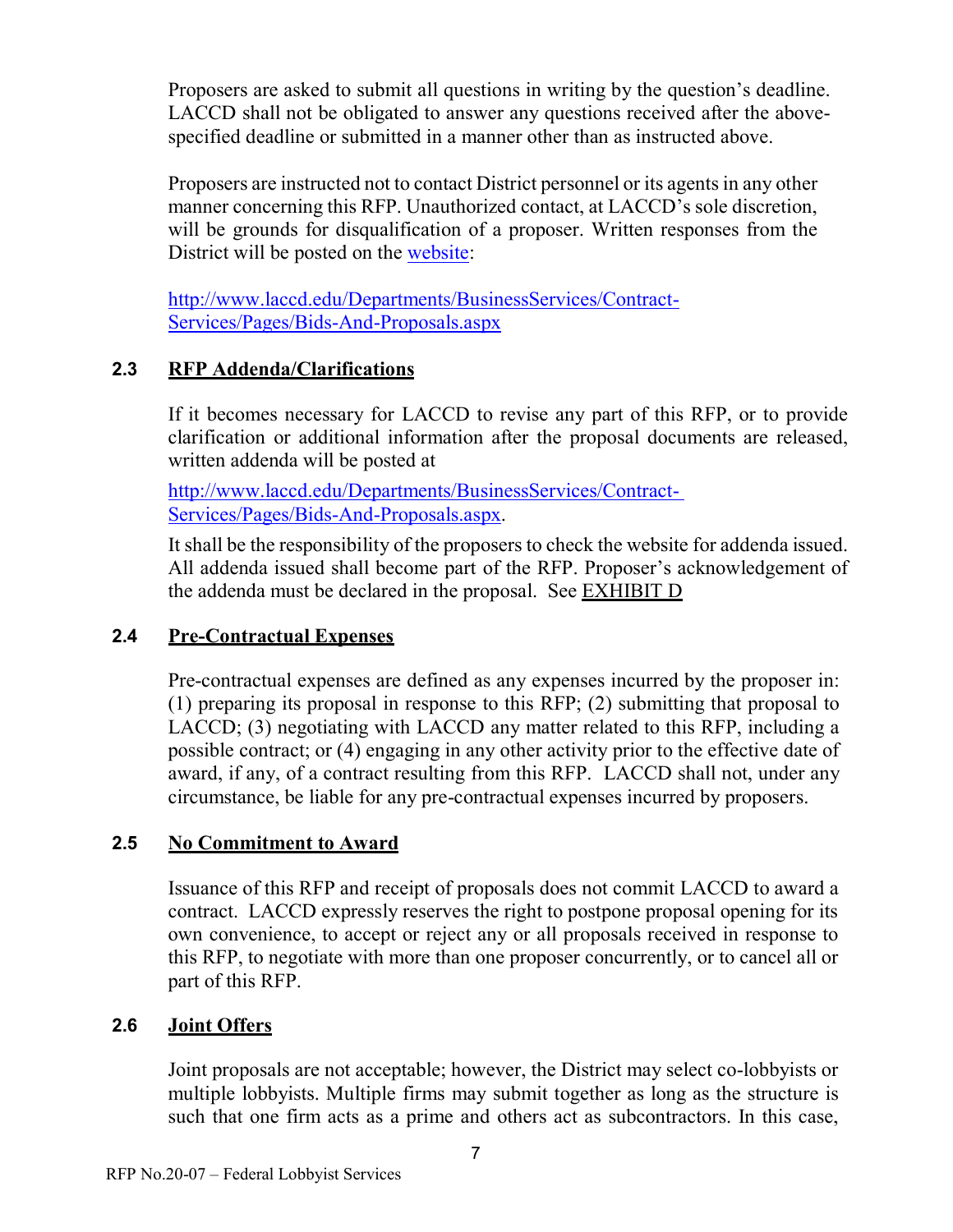LACCD will execute a contract with the firm acting as the prime contractor. The District may designate a lead within the selected firm(s).

#### **2.7 Proposed Contract**

The Sample Form Agreement presented in **[EXHIBIT F](#page-24-0)** (Professional Services Agreement) of this RFP is the agreement proposed for execution with the successful proposer. It may be modified to incorporate other pertinent terms and conditions set forth in this RFP, including those added by addendum, and to reflect the proposer's offer or the outcome of contract negotiations, if any, conducted with the proposer. Exceptions to the terms and conditions of the Sample Form Agreement, or the proposer's inability to comply with any of its provisions of the Sample Form Agreement, must be declared in the proposal, as provided in the following Section 2.8, Exceptions and Deviations.

#### **2.8 Exceptions/Deviations**

Any exceptions to, deviations from, or inability to comply with the requirements set forth in this RFP, or the terms and conditions contained in the Sample Form Agreement, must be declared in writing in [EXHIBIT E](#page-23-0) within the proposal; failure to do so will prevent proposer from asserting its inability to comply with the terms or conditions later on. Such exceptions or deviations must be segregated as a separate element of the proposal under Exhibit E- "Exceptions and Deviations to Sample Form Agreement." The District will make a good faith effort to consider contractual issues identified by vendors and LACCD requires all proposing vendors to similarly make a good faith effort to comply with the District's sample agreement terms and conditions.

Proposals that mandate the use of vendor standard services contract, rather than utilizing the District's standard services contract will result in that firm's proposal being judged non-responsive and these proposals will be rejected. Proposals that reject the following integral provisions of the District's contract terms and conditions will be treated as a rejection of the District's contract and these proposals will be rejected.

Section 7 – Term of Agreement Section 18 – Governing Law Section 19 – Non-Discrimination Section 22 – Board Authorization Section 27 – Requirements for Federally-Funded Contracts

The proposer's attention is directed particularly to Section 15 in the Sample Form Agreement, which specifies the minimum insurance requirements that must be met by the successful proposer(s). The proposer's inability or unwillingness to meet these requirements as a condition of award must be stated as an exception in the proposal.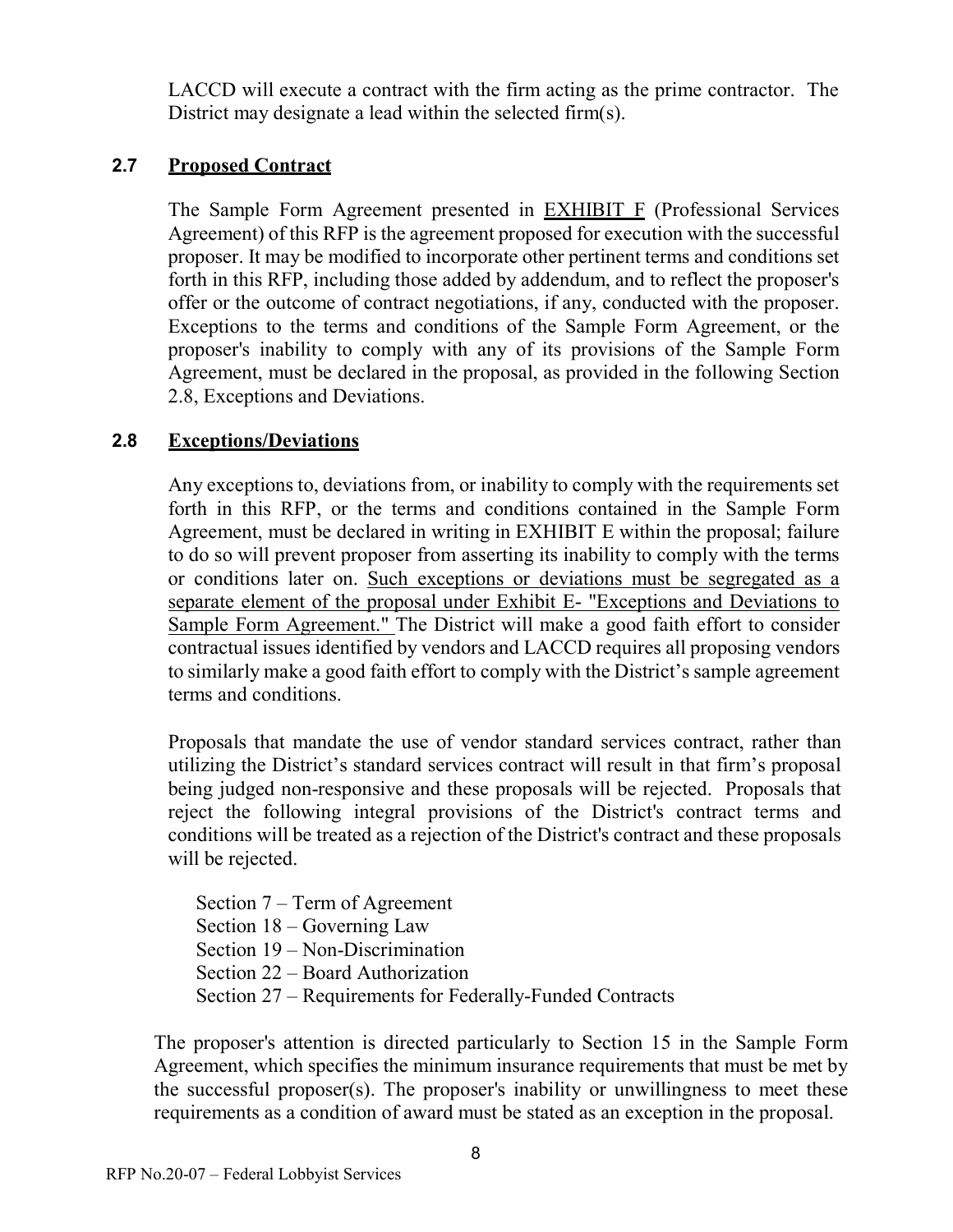#### **2.9 Exemption from Disclosure.**

Proposals will remain confidential in their entirety until the evaluation and analysis process is complete and a recommendation of an award has been submitted to the Los Angeles Community College District, except for information declared at the proposal opening date. All proposals submitted will become the property of the Los Angeles Community College District. The preparer must identify, in writing, all copyrighted material, trade secrets, or other proprietary information that the preparer claims are exempt from disclosure under the Public Records Act (California Government Code Section 6250 et seq.). Any firm claiming such an exemption must also state in the bid that "the bidder agrees to indemnify and hold harmless the Los Angeles Community College District, its Board of Trustees, and its officers, employees and agents, from any claims, liability, or damages against, and to defend any action brought against above said entities for their refusal to disclose such material, trade secrets, or other proprietary information by any party." Failure of a proposal to include such a statement will be deemed a waiver of any exemption from disclosure under the Public Records Act. A blanket statement that all contents of the proposal are confidential or proprietary will not be honored by the District.

#### **2.10 Protests**

Any proposer that has provided a sealed bid or proposal to the District may protest the solicitation or award of a contract for violations of LACCD's procurement policies or of laws and regulations governing LACCD's procurement activities, provided the proposer has complied with PP-04-09, Bid Protest and Appeals. [http://www.laccd.edu/Departments/BusinessServices/Contract-](http://www.laccd.edu/Departments/BusinessServices/Contract-Services/Documents/04-09-bid-protest-and-appeal.pdf)[Services/Documents/04-09-bid-protest-and-appeal.pdf.](http://www.laccd.edu/Departments/BusinessServices/Contract-Services/Documents/04-09-bid-protest-and-appeal.pdf) The Annual Adjustment Bid threshold for 2020 is \$95,200.

In order to be considered, all protests must be in writing and filed with and received by LACCD, not more than five (5) business days following the date of issuance of the District's Notice of Intent to Award with the contact below. The protest letter must state the basis for the protest and the remedy sought. Protests received by LACCD after this date will be returned to the sender.

#### **Director of Business Services Los Angeles Community College District 770 Wilshire Blvd, 6th Floor Los Angeles, CA 90017**

Failure to timely file the proposal protest shall constitute grounds for the District to deny the proposal protest without further consideration of the grounds stated therein.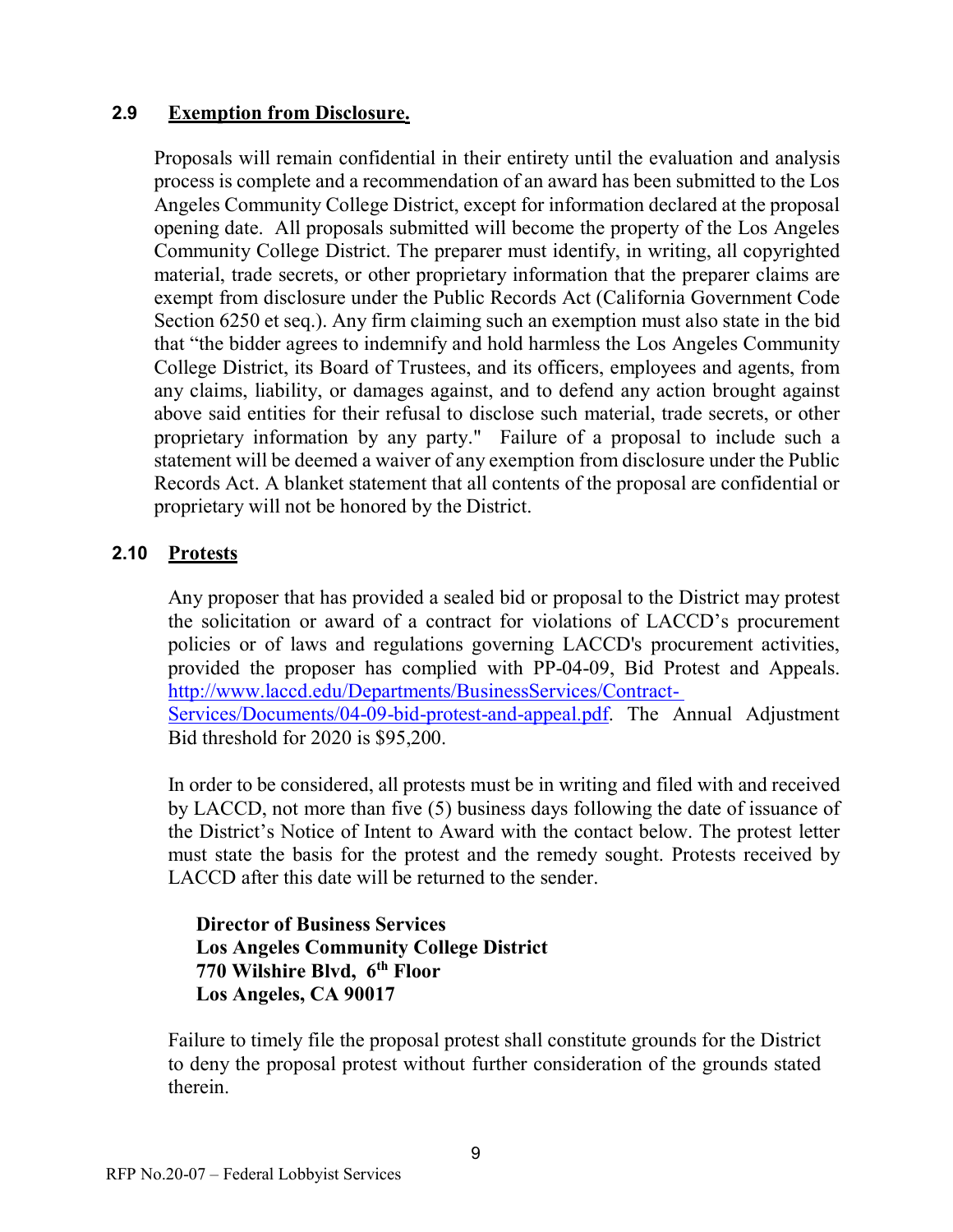## **2.11 Term of Contract**

The contract awarded through this RFP is expected to be effective for a three-year period from January 1, 2021 – December 31, 2024, with an optional two-year extension.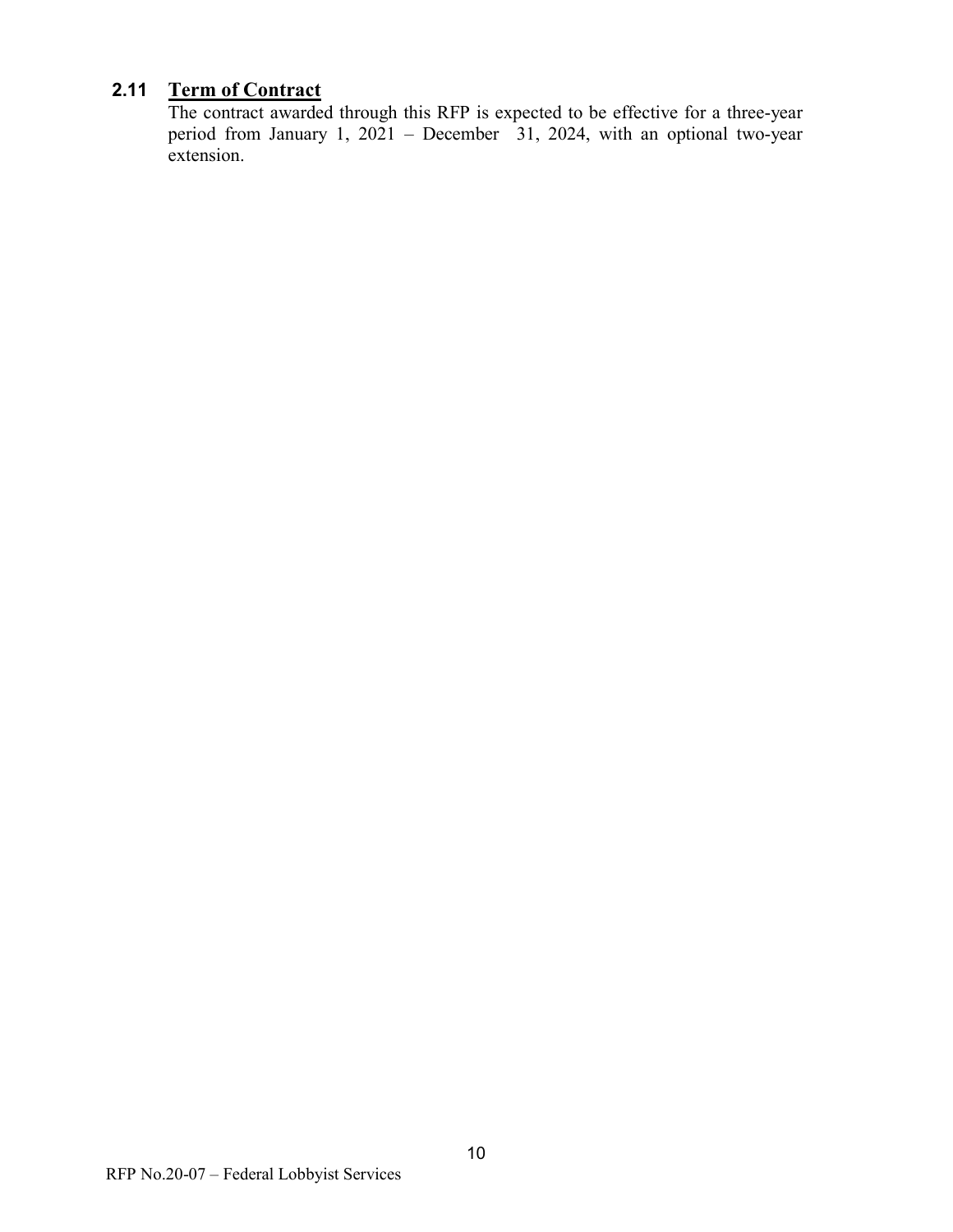## <span id="page-10-0"></span>**3. PROPOSED FORMAT AND CONTENT**

## **3.1 General**

The proposal should provide a straightforward, concise description of the proposer's ability to satisfy the requirements of this RFP. Emphasis should be placed on conformance to the RFP instructions, responsiveness to the RFP requirements, and completeness and clarity of content. This RFP and the successful proposal may become a part of any contract that is executed as a result of this RFP. Any proposal attachments, documents, letters and materials submitted by the proposer will be binding and may also be included as part of the contract.

## **3.2 Presentation/Format**

Proposals shall be submitted in  $8 \frac{1}{2}$ " x  $11$ " size, using a simple method of fastening. Proposals should be typed and not include any unnecessarily elaborate or promotional material. Lengthy narrative is discouraged; presentations should be brief and concise. The form, content, and sequence of the proposal should follow the outline presented below.

## **3.3 Proposal Content**

## **3.3.1 Transmittal Letter/Introduction**

The letter of transmittal shall include the first 6 bullet points and be addressed to, Procurement Manager, and must, at a minimum, contain the following:

- Identification of the offering firm(s), including name, address and telephone number of each firm;
- Proposed working relationship among the offering firms (e.g., primesubcontractor), if applicable;
- Name, title, address and telephone number and email address of contact person during period of proposal evaluation;
- A statement to the effect that the proposal shall remain valid for a period of not less than ninety (90) days from the due date forsubmittal;
- Identification of any information contained in the proposal which the proposer deems to be, and establishes as, confidential or proprietary and wishes to be withheld from disclosure to others under the California Public Records Act (a blanket statement that all contentsof the proposal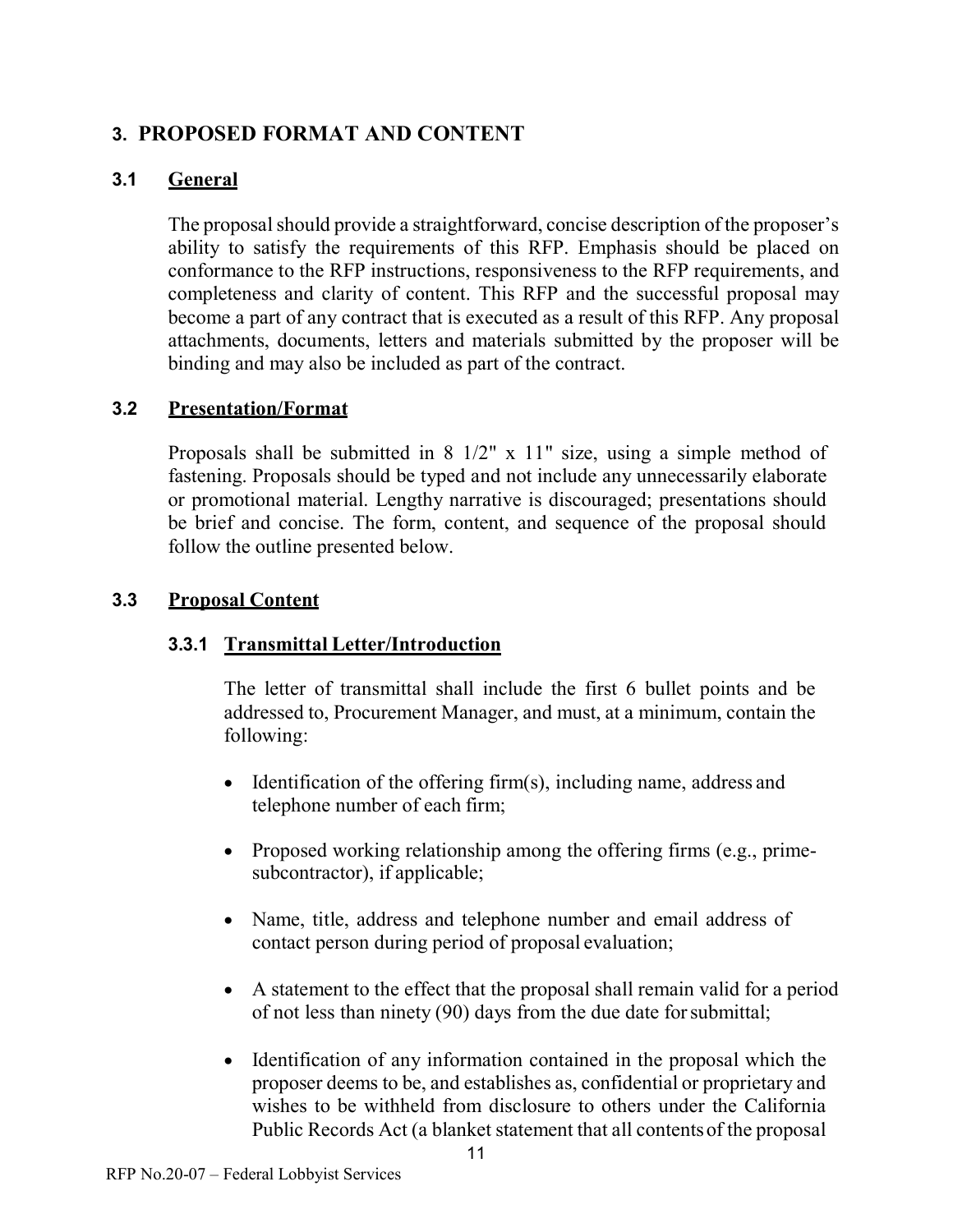are confidential or proprietary will not be honored by LACCD); and

• Signature of a person authorized to bind the offering firm to the terms of the proposal.

#### **3.3.2 Table of Contents**

Immediately following the transmittal letter include a complete table of contents for material included in the proposal, including page numbers.

#### **3.3.3 Proposals and Related Experience**

This section should establish the ability of the proposer to satisfactorily perform the required work by reasons of: demonstrated competence in the services to be provided; nature and relevance of similar work recently completed for other clients; record of meeting schedules and deadlines on other projects; competitive advantages over other firms in the same industry; strength and stability as a business concern; and supportive client references. Information should be furnished for both the proposer and co-lobbyists included in the offer.

Specifically include:

- Background information about your firm, including date of founding, legal form (sole proprietorship, partnership, corporation/state of incorporation), number and location of offices, principal lines of business, number of employees and other pertinent data. Disclose any conditions (e.g., bankruptcy or other financial problems, pending litigation, planned office closures, impending merger) that may affect your firm's ability to perform contractually. Certify that the firm and its principals are not debarred, suspended, or otherwise declared ineligible to contract by any federal, state, or local public agency, or declare and explain any such status.
- Noteworthy Proposals for providing the required services to LACCD. Specifically highlight those Proposals that distinguish you from your competitors, and provide the names of three successful recent accounts in the past three years in the areas of lobbying and/or governmental consulting.

## **3.3.4 Proposed Staffing and Project Organization**

This section should discuss the staff of the proposing firm who would be assigned to work for LACCD. Demonstrate that the firm has professional personnel, by identifying the key parties to perform under contract with LACCD and by providing their resumes. In addition, please include a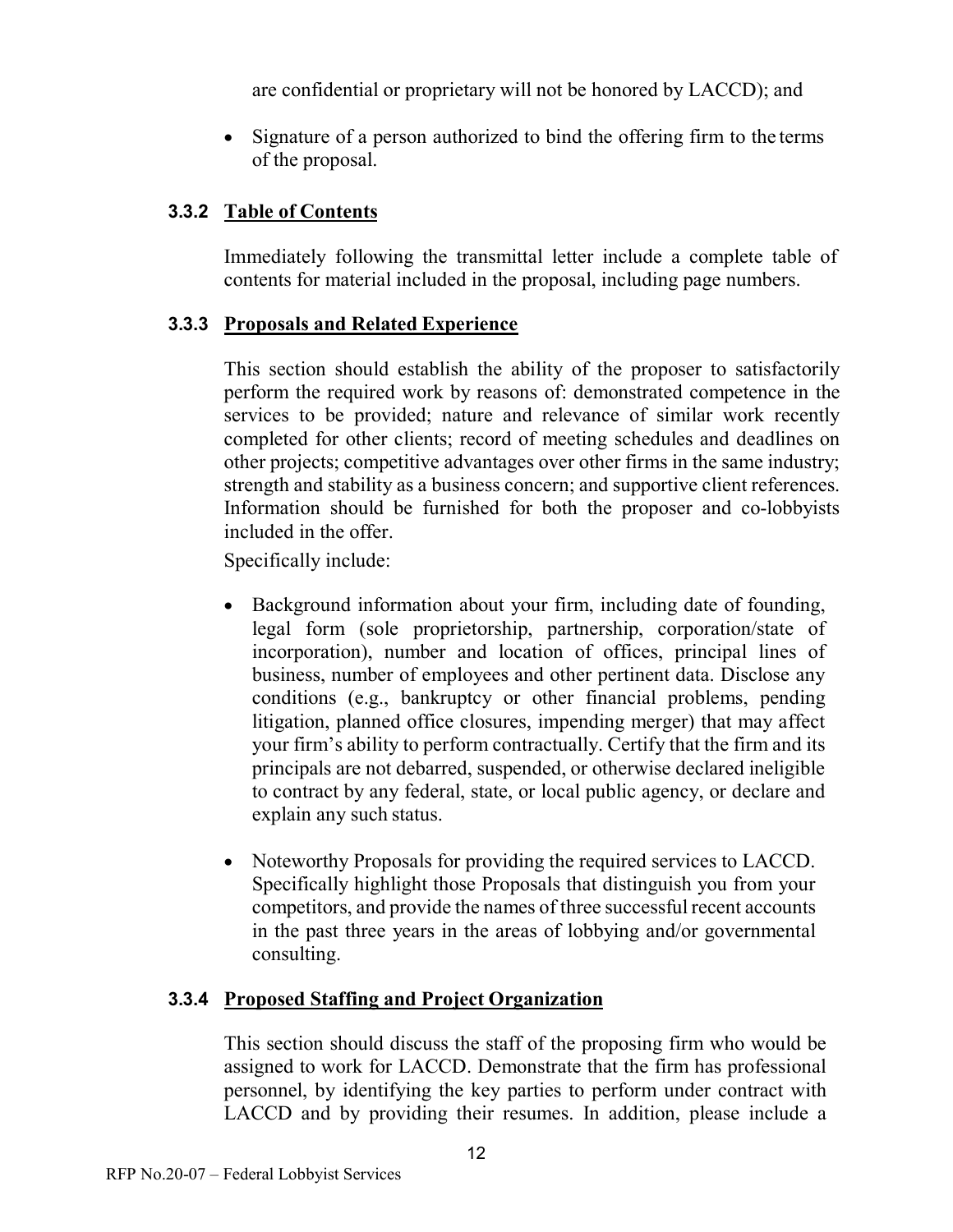staffing organization chart of the key parties presented for the engagement. The evaluation will consider amongst other factors, length of practice, education, training, relevant experience and longevity with the firm.

#### **3.3.5 Work Plan**

This section should describe how the proposer would perform the scope of work to the satisfaction of the District. Specify what resources would be expected and/or required from the District, such as a central point of contact, work space, equipment and information. The firm should demonstrate its knowledge and experience with California's government- elected officials and staff, Los Angeles Congressional delegations and California State and local government officials, agencies and representatives along with the process by which the firm identifies areas of concern and also follows up on any requested assignments, surveys or research projects. Also, describe how this information will be communicated to the LACCD Chancellor and his designee, and evidence of the ability to effectively communicate the results.

#### **3.3.6 References**

A minimum of four (4) references to be included with contact names and information.

• List of business clients—especially community colleges and school districts—to which your firm has provided similar services in the past three years. Specifically, include the following: name and address of organization, description of work and date performed, contact name/title/phone numbers/email address. Include a current client list and organizations or entities that your firm currently provides services to that may pose a conflict or require that you represent positions that are contrary to positions approved by LACCD.

## **3.3.7 Fee Structure / Cost Proposal**

- Each proposal must include a description of the proposed fee schedule for the work to be performed.
- Each proposal should identify any and all hourly rate(s) for proposed services.
- Each proposal should identify any expected reimbursables and rates that may be requested by the proposer if engaged to do business on behalf of the District such as travel expenses, copying or messenger services.

Please complete **[Appendix A](#page-32-1)** to identify proposed fees, hourly rates and any expected reimbursables associated with this proposal.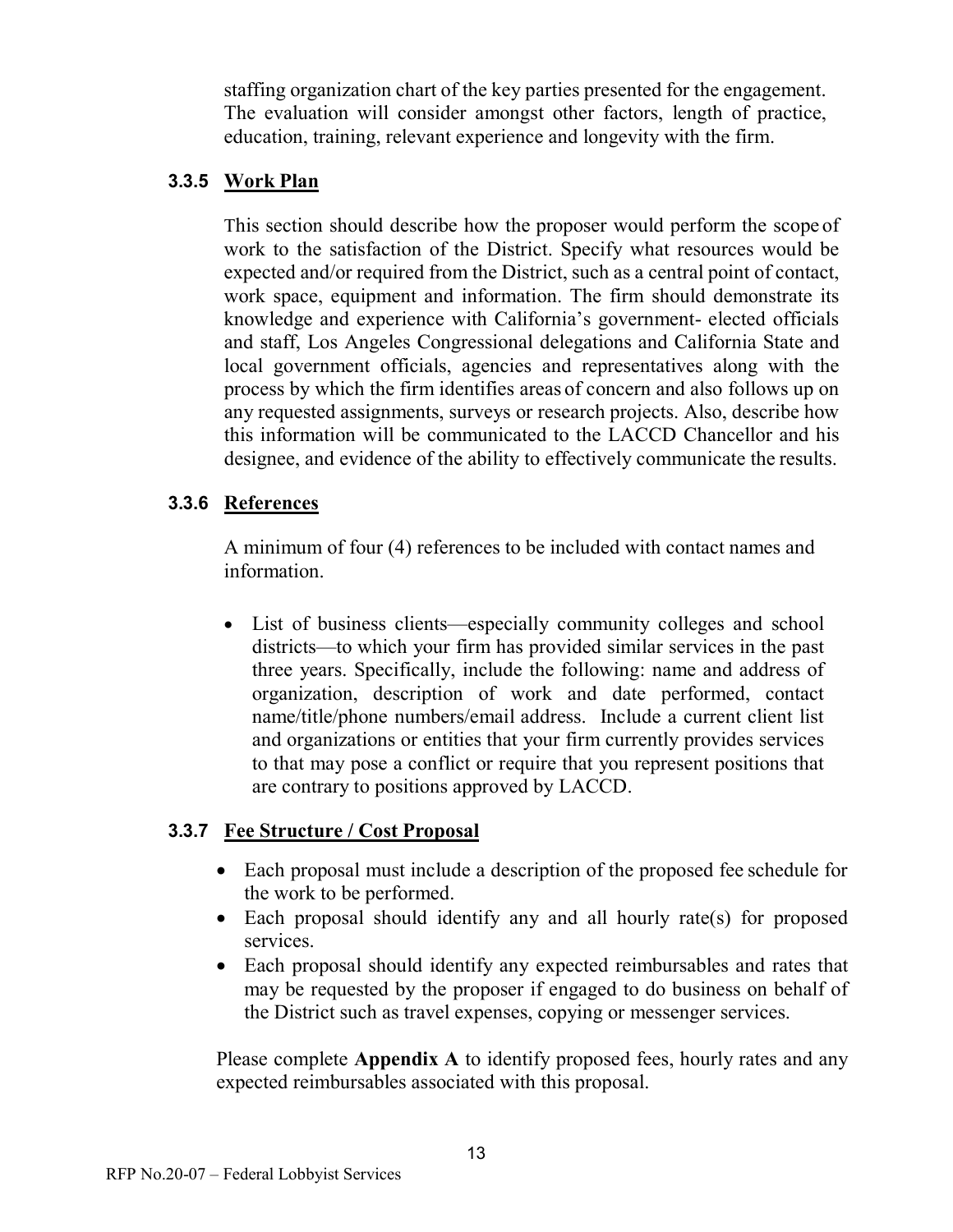#### **3.3.8 Exceptions/Deviations**

State any exceptions to or deviations from the requirements of this RFP, including the Sample Agreement presented in [EXHIBIT F](#page-24-0) If you wish to present alternative approaches to meet LACCD's work requirements, these should be thoroughly explained in [EXHIBIT E](#page-23-0)

#### **3.3.9 Appendices**

- Supporting Documents: Furnish as appendices those supporting documents (e.g., staff resumes and bio's) requested in the preceding instructions.
- Additional Information: Include any additional information you deem essential to a proper evaluation of your proposal and which is not solicited in any of the preceding sections. Proposers are cautioned, however, that this is not an invitation to submit large amounts of extraneous material; appendices should be relevant and brief.

#### **3.3.10 Authorization to do business in California**

Proposers must be authorized to do business in California. If a Proposer is a sole proprietorship or partnership, the Proposer should furnish with its proposal a copy of a current business license issued in California. If the Proposer is a corporation, it must be approved by the California Secretary of State to do business in California as shown by it having an "ACTIVE" status listed on the California Secretary of State website as of the date of evaluation of the proposal. The Proposer should provide the corporate number issued by the Secretary of State with its proposal. Each Proposer is required to possess at the time of submitting its Proposal, and at all times during the RFP process (and, in the case of the Proposer that receives award, at the time of award, upon execution of the Agreement, and at all times during performance of the Agreement) any licenses required by Applicable Law for the performance of the Agreement.

#### **3.3.11 Mandatory documents proposer must submit within the sealedresponse**

- (a) Completed and signed Noncollusion Affidavit (**[EXHIBIT A](#page-19-0)**)
- (b) Completed and signed Certificate of Non-Discrimination (**[EXHIBIT](#page-20-0)  [B](#page-20-0)**)
- (c) Completed Confidentiality Agreement (**[EXHIBIT C](#page-21-0)**)
- (d) Acknowledgement of all addenda issued by the District (**[EXHIBIT D](#page-22-0)**)
- (e) Completed and signed Exceptions and Deviations (**[EXHIBIT E](#page-23-0)**)
- (f) Completed and signed SLEDV disclosure (**[EXHIBIT G](#page-32-0)**)

#### **GRACE PERIOD FOR MISSING OR INCORRECT FILING OF ITEMS (a) THROUGH (e) ONLY:**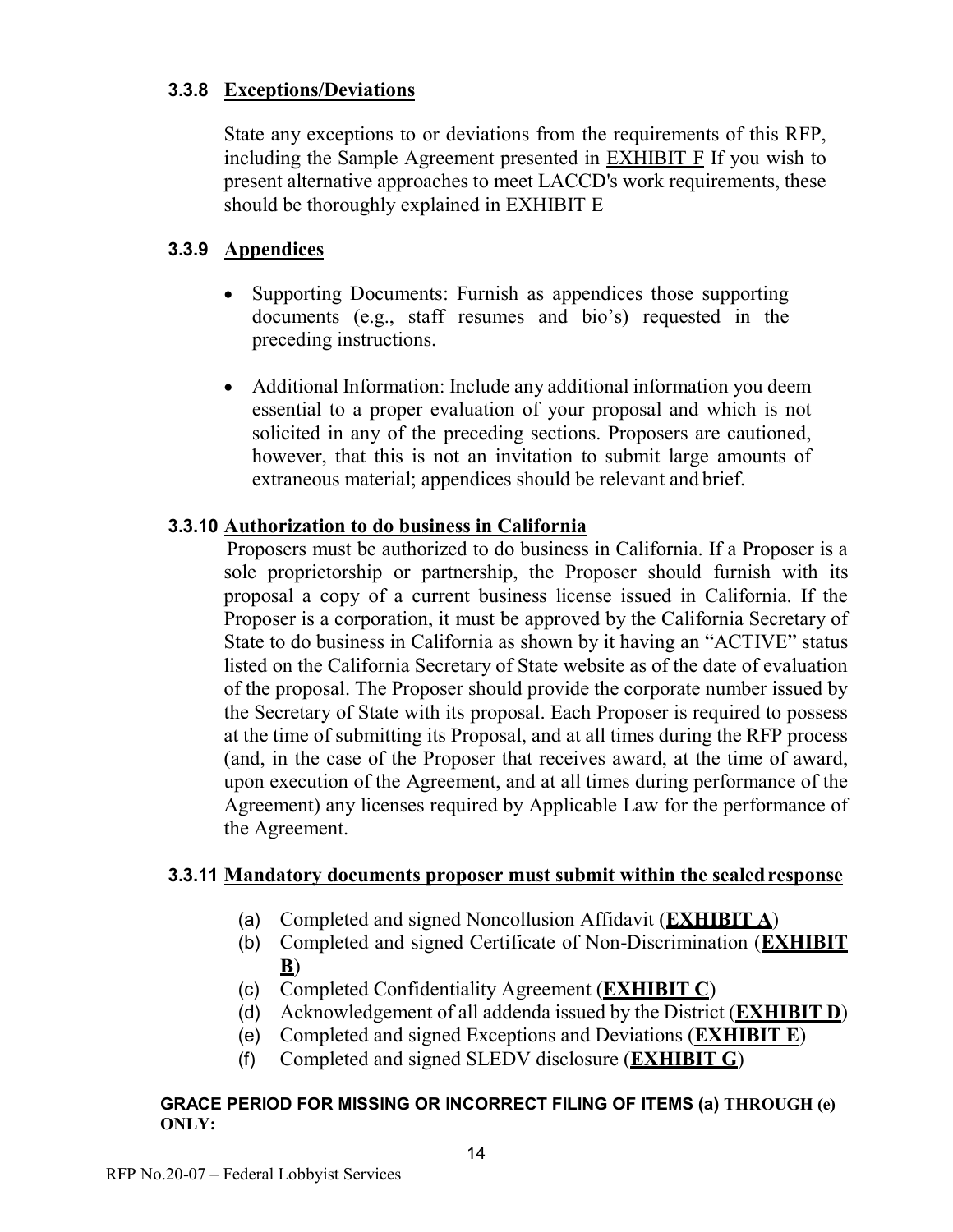In the event that a firm fails to submit all or any part of items (a) through (e) above with its submission or if any submitted item is incomplete or incorrect, the Contracts Office will notify the firm and the firm shall have an additional two (2) business days to submit the missing item to the Contracts Office. Failure to submit the missing item will result in the disqualification of the Firm if the mandatory item is missing entirely. Failure to complete or correct a mandatory item will result in the firm's Proposal being considered in the form in which it was originally submitted.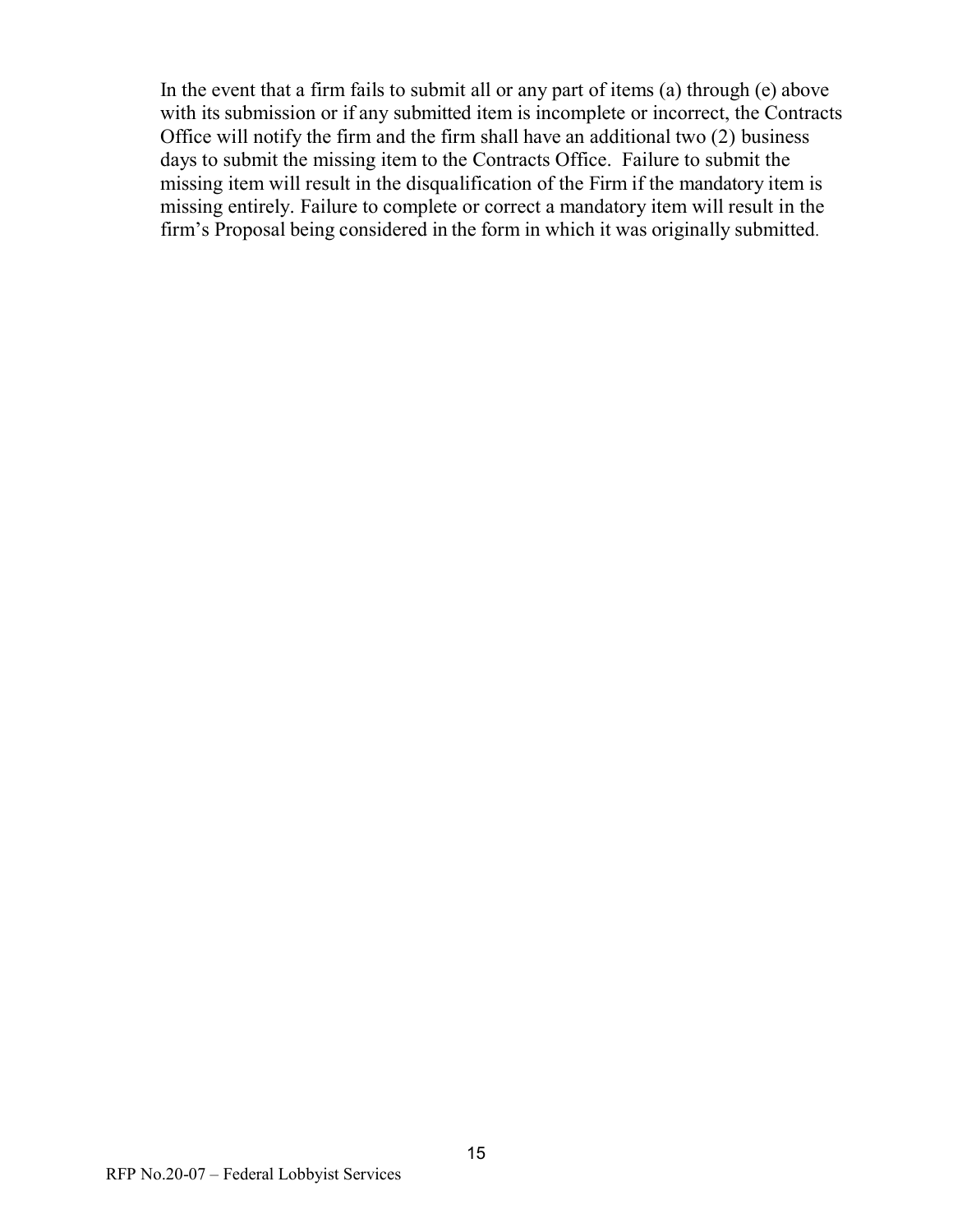## <span id="page-15-0"></span>**4. PROPOSAL EVALUATION AND CONTRACT AWARD**

## **4.1 Evaluation Process**

A Screening and Evaluation Panel consisting of LACCD staff and/or outside associates will review, analyze, and evaluate all proposals received.

The Screening and Evaluation Panel will rate the proposals and present the results to the Chancellor and the Selection Committee. Reference checks of the top six (6) firms will be conducted by the Evaluation Panel. The Chancellor and the Selection Committee may then conduct interviews of the two (2) or more mosthighly rated proposers. If so, firms will be re-scored based on the Evaluation Criteria for Interviews noted below to determine which firm(s) will be selected.

At the approval of the Chancellor and the Selection Committee, a recommendation for award(s) will be made to one or more successful proposers and the proposed contract(s) with the selected firm(s) will be submitted to LACCD's Board of Trustees for approval. The contract(s) will be executed and notice(s) to proceed will be issued after Board approval.

LACCD reserves the right to reject any or all proposals, to waive any irregularities or informalities in the offers received and to change the evaluation process described above if circumstances dictate this or it is otherwise in the best interests of LACCD to do such. In the event a proposal(s) is rejected, or in the event a proposer's offer is not rejected but does not result in a contract award, LACCD shall not be liable for any costs incurred by the proposer in connection with the preparation and submittal of the proposal.

## **4.2 Evaluation Criteria for Written Proposals**

Proposals will be evaluated in accordance with your response to the criteria outlined above in Section 3 above.

The Procurement Office will review the responses for compliance with the required documentation to determine responsiveness and to grant additional time to firms for missing or incomplete items as explained above.

The responsive submittals will then be evaluated by the Selection Committee (comprised of district-assigned senior staff, select college-based leaders, and may include industry leaders) based on the responses specifically outlined in this RFP, including but not limited to the following criteria.

• Experience with work of similar size and scope as required for the contract organizational and team structure for the contract.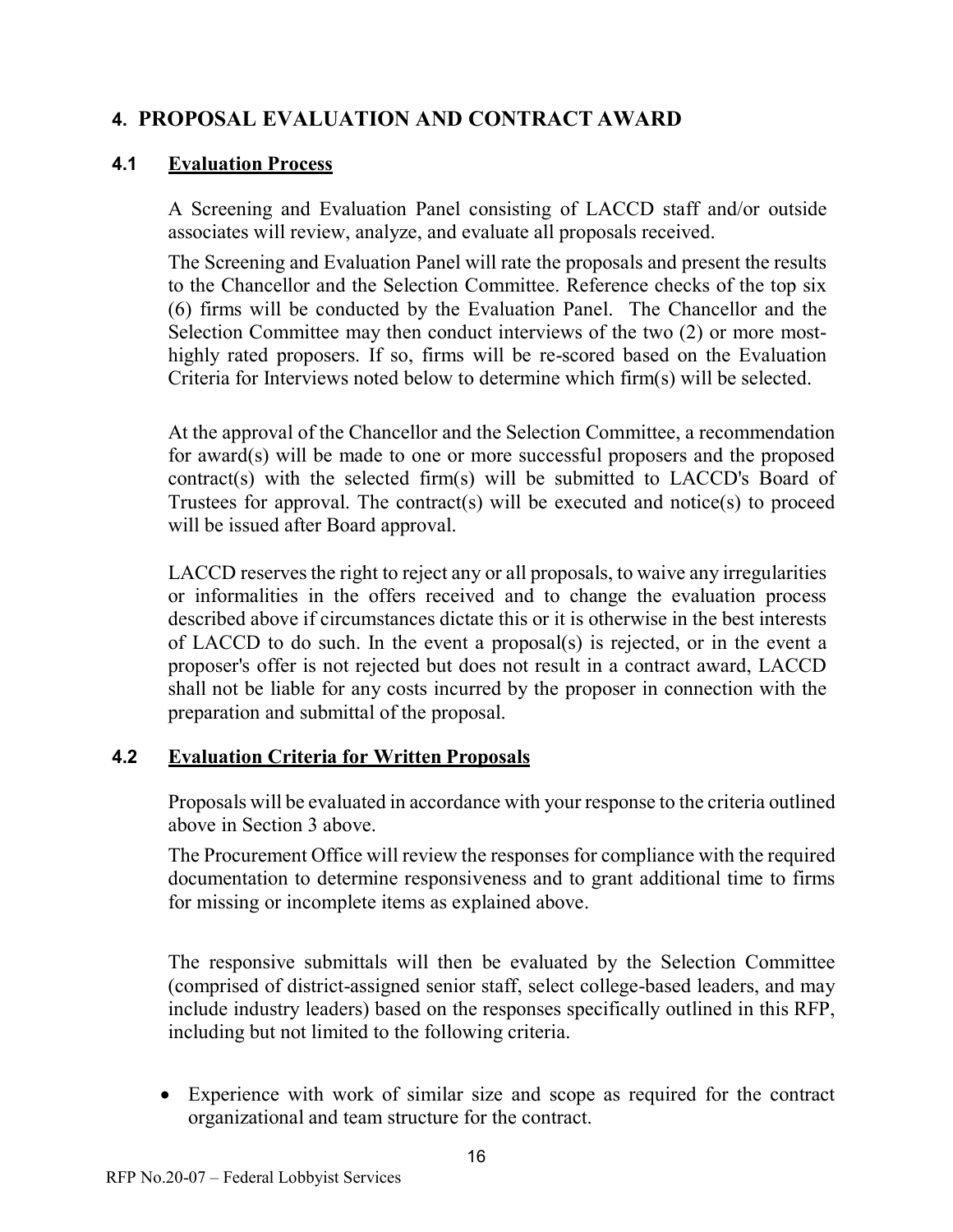- Past performance data, including but not limited to:
	- − Adherence to project schedules adherence to project budgets demonstrable results
	- − Approach to the work required for the contract documented contract oversight capabilities
- Demonstrated familiarity with community colleges, LACCD, as well as LACCD's legislative and policy priorities, and/or legislative priorities of similarly sized, diverse, and complex educational institutions.
- Demonstrated understanding of the needs of ethnically diverse, low-income, urban community college students.

The Selection Committee will then create a list of up to six (6) firms to be interviewed.

The Selection Committee may select more than one firm for this RFP.

After identifying the final list, the Selection Committee will present the results to the Chancellor. With the approval of the Chancellor, a proposed contract(s) with the selected firm(s) will be submitted to LACCD's Board of Trustees for approval. The contract will be executed and a notice to proceed will be issued after Board approval.

By use of numerical and narrative scoring techniques, proposals will be evaluated by LACCD against the factors specified below. The relative weights of the criteria are based on a 100-point scale, as listed below.

# • **(25 Points) Specialized Experience, Technical Competence and Capacity of the Firm:**

The evaluation will consider the firm and its professional staff's capacity to operate both in a bipartisan manner and with partisan political representatives. The respondent is expected to present broad experience in working with Congress, Federal-level agencies, education and workforce, training-related Federal/Executive Branch agencies, Departments, and the Administration. The respondent should demonstrate proven relationships and demonstrated success with federal agencies/departments that award higher education related grants. The evaluation will consider the respondent's experience with similar-size projects and available capacity of key personnel required to perform the work within the required time frames established. The evaluation will also consider a respondent's capacity to provide local Federal-level lobbying services.

# • **(20 Points) Professional Qualifications of Staff and Consultants:**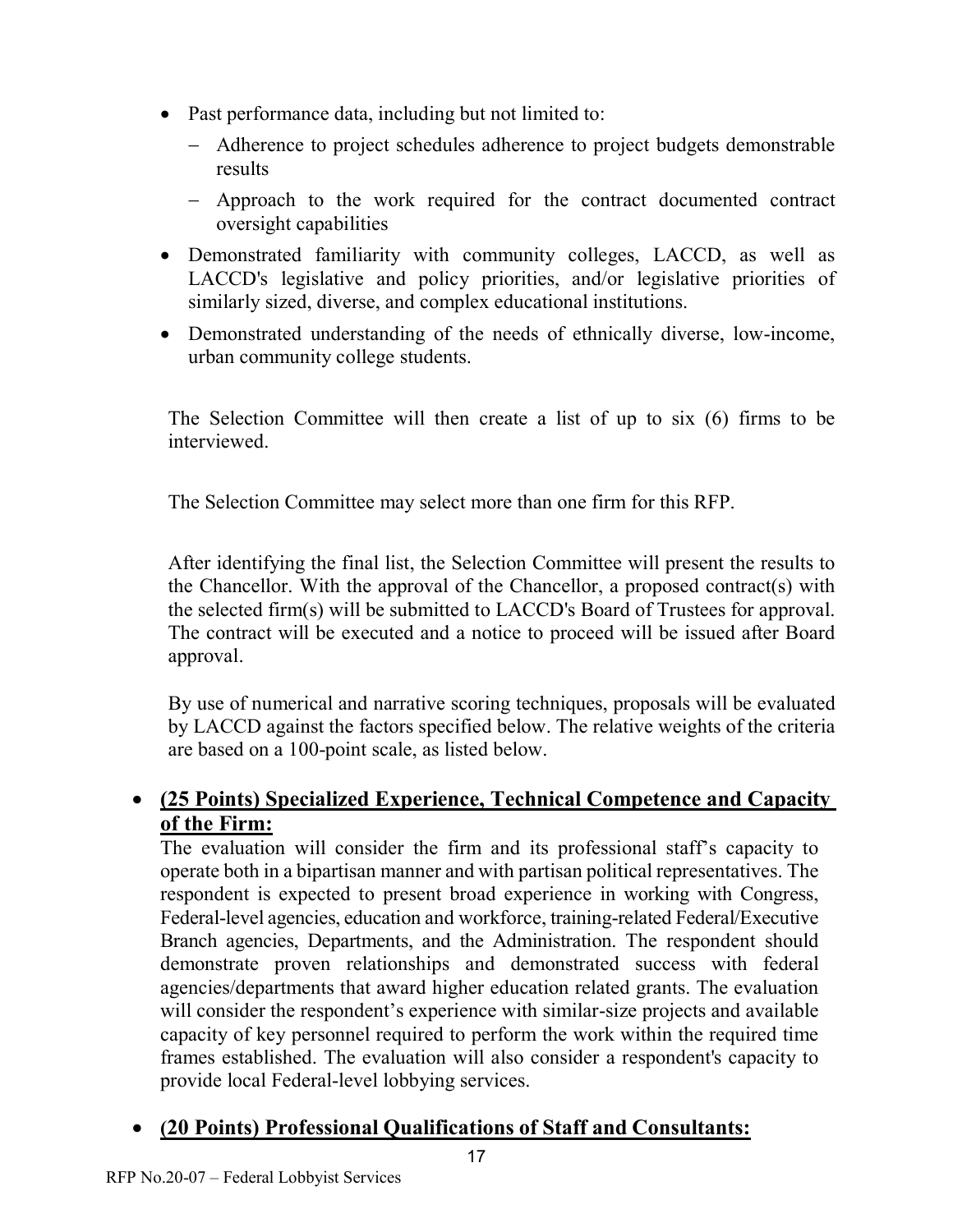The respondent should demonstrate that it has professional personnel, by identifying the key parties to perform under contract with LACCD and by providing their resumes and/or curricula vitae. The evaluation will consider amongst other factors, length of practice, education, training, registration, and longevity with the firm.

## • **(20 Points) Fees Structure**

Each proposal must include a description of the proposed fee schedule for the work to be performed. In addition, each proposal should identify any and all hourly rate(s) and fees or expenses for proposed services. Please also complete Appendix A for Chart showing Fees associated with this RFP.

## • **(15 Points) Knowledge of the Locality:**

The firm should have considerable and demonstrable experience with local, state, and federal agencies that are directly and indirectly related to LACCD's educational mission. In particular, the firm should be experienced working with both Houses of Congress, their committees, and staff, as well as the various education-related federal agencies. The firm should be able to demonstrate its knowledge and experience with California's government-elected officials and staff as well as Los Angeles Congressional delegations. The firm's knowledge of, and experience with, Los Angeles's local government officials, agencies, and representatives is also encouraged. The firm should demonstrate its understanding of LACCD's educational initiatives and overall mission. It should also be aware of the local region's education-related problems and potential solutions that can be facilitated by federal support and intervention.

## • **(10 Points) Panel Interview:**

The firm will be required to participate in an interview with the selection panel and will be asked to respond to selection committee member's questions. Scoring will be based on the thoroughness of answers to the questions.

## • **(10 Points) Small, Emerging, Disabled, Veteran Business Certification**

Proposers may be given ten points if they meet the requirements of a Small, local, emerging, disabled veteran's certification defined by LACCD board rules which is identified in the certification affidavit attached to this RFP.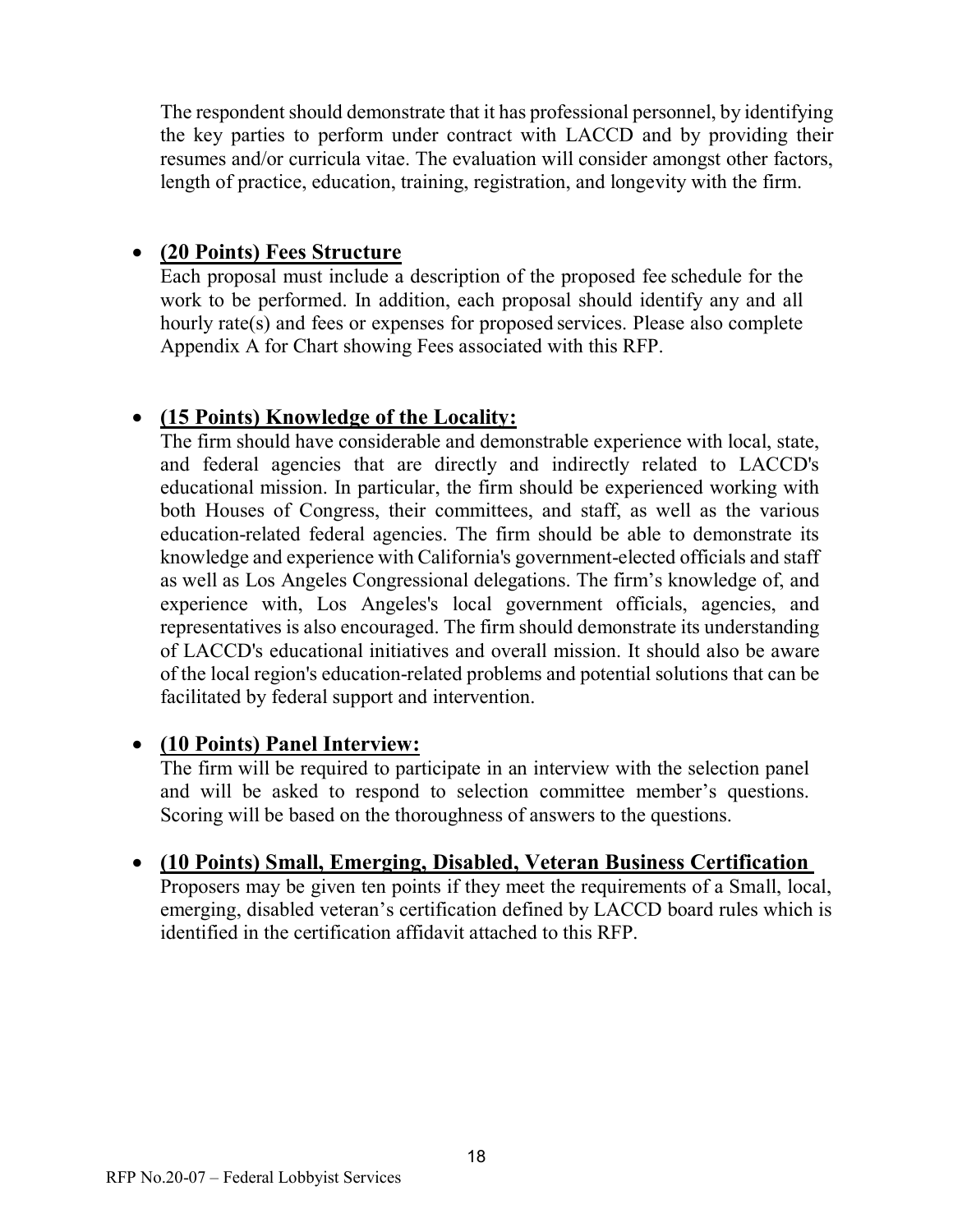| <b>CRITERIA FOR WRITTEN</b><br><b>PROPOSAL SCORING</b>                    | <b>Relative</b><br>Weight |
|---------------------------------------------------------------------------|---------------------------|
| Specialized Experience, Technical<br>Competence and Capacity of the Firm: | 25                        |
| Professional Qualifications of Staff and<br>Consultants                   | 20                        |
| Fee Structure                                                             | 20                        |
| Knowledge of the Locality                                                 | 15                        |
| Panel Interview                                                           | 10                        |
| Small, Local, Emerging Disabled, Veteran<br><b>Business Certification</b> | 10                        |
| TOTAL                                                                     | 100                       |

#### **4.3 Contract Award**

It is the intent of the District to award a contract or contracts as the result of this RFP to the highest ranked proposer(s). This may lead to one vendor being awarded a single contract or multiple vendors awarded at the LACCD's discretion. However, the District reserves the right to apportion the requirements of this RFP among multiple contractors or to apportion all the services described in this RFP to a single vendor if this is determined to be in its best interests. The District reserves the sole right to make this determination. Any contract issued to a successful proposer is subject to authorization by the District Board of Trustees.

#### **Award, if made, is expected by December 16, 2020**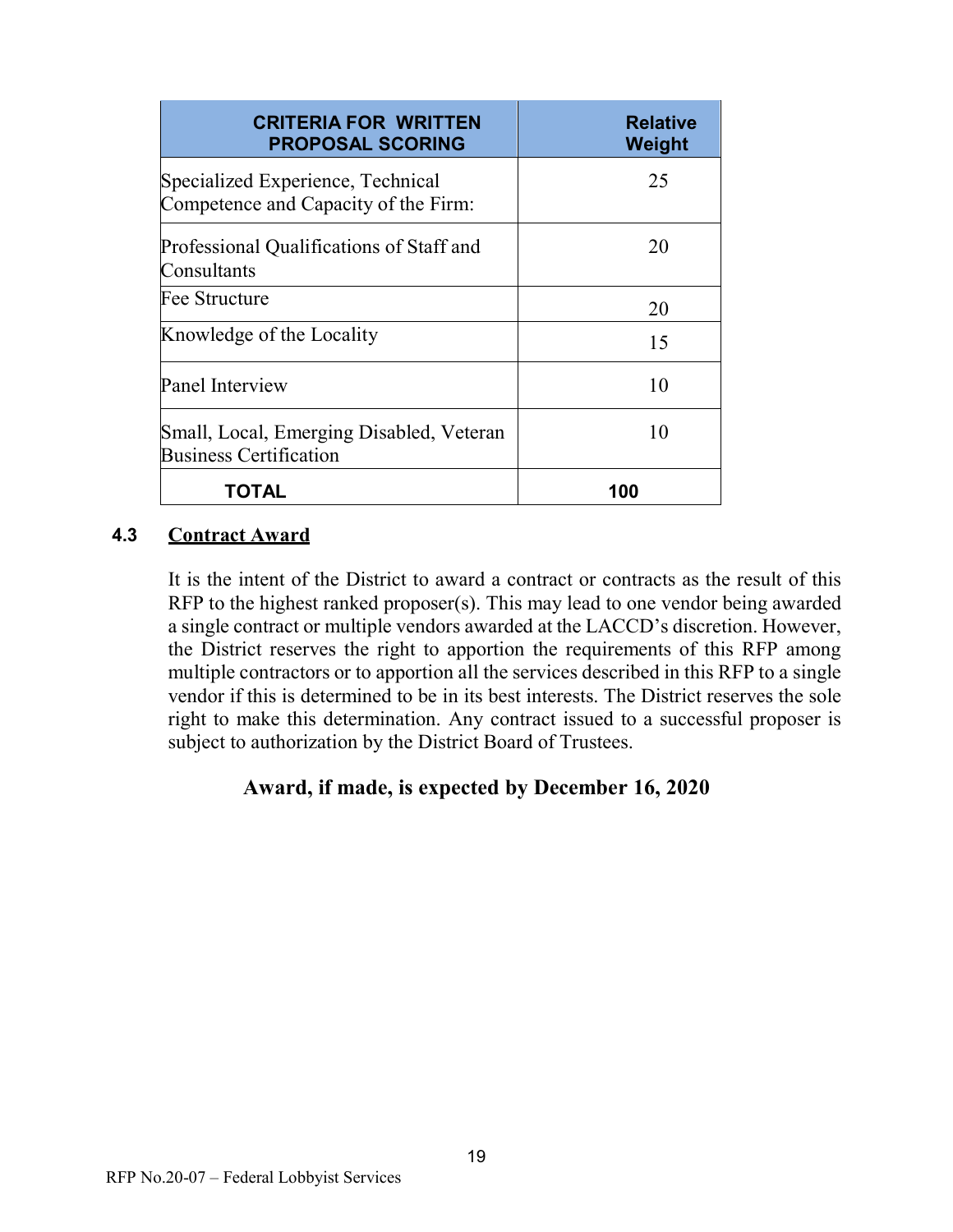## **EXHIBIT A**

#### **NONCOLLUSION AFFIDAVIT TO BE EXECUTED BY PROPOSER AND SUBMITTED WITH ITS PROPOSAL**

<span id="page-19-0"></span>

| (Name)                                                                                        | , being first duly sworn,        |
|-----------------------------------------------------------------------------------------------|----------------------------------|
| disposes and says that he or she is (Title)                                                   | of                               |
| (Company)                                                                                     | , the party making the foregoing |
| proposal, that the proposal is not made in the interest of, or on behalf of, any undisclosed  |                                  |
| person, partnership, company, association, organization, or corporation; that the proposal    |                                  |
| is genuine and not collusive or sham; that the proposer has not directly or indirectly        |                                  |
| induced any other proposer to put in a false or sham proposal, and has not directly or        |                                  |
| indirectly colluded, conspired, connived, or agreed with any proposer or anyone else to       |                                  |
| put in a sham proposal, or that anyone shall refrain from proposing; that the proposer has    |                                  |
| not in any manner, directly, or indirectly, sought by agreement, communication, or            |                                  |
| conference with anyone to fix the proposal price of the proposer or any other proposer, or    |                                  |
| to secure any advantage against the public body awarding the contract of anyone               |                                  |
| interested in the proposed contract; that all statements contained in the proposal are true;  |                                  |
| and further, that the proposer has not, directly or indirectly, submitted his or her proposal |                                  |
| price or any breakdown thereof, or the contents thereof, or divulged information or data      |                                  |
| relative thereto, or paid, and will not pay, any fee to any corporation, partnership,         |                                  |
| company, association, organization, bid depository, or to any member or agent thereof to      |                                  |
| effectuate a collusion or sham proposal.                                                      |                                  |

IN WITNESS WHEREOF, the undersigned has executed this No collusion Affidavit this  $\Box$ Day of  $\Box$ , 2020.

PROPOSER (Type or Print Complete Legal Name of Firm)

| By<br>(Signature) |       |     |  |
|-------------------|-------|-----|--|
| (Type or Print)   |       |     |  |
| Title             |       |     |  |
| Address           |       |     |  |
| City              | State | Zip |  |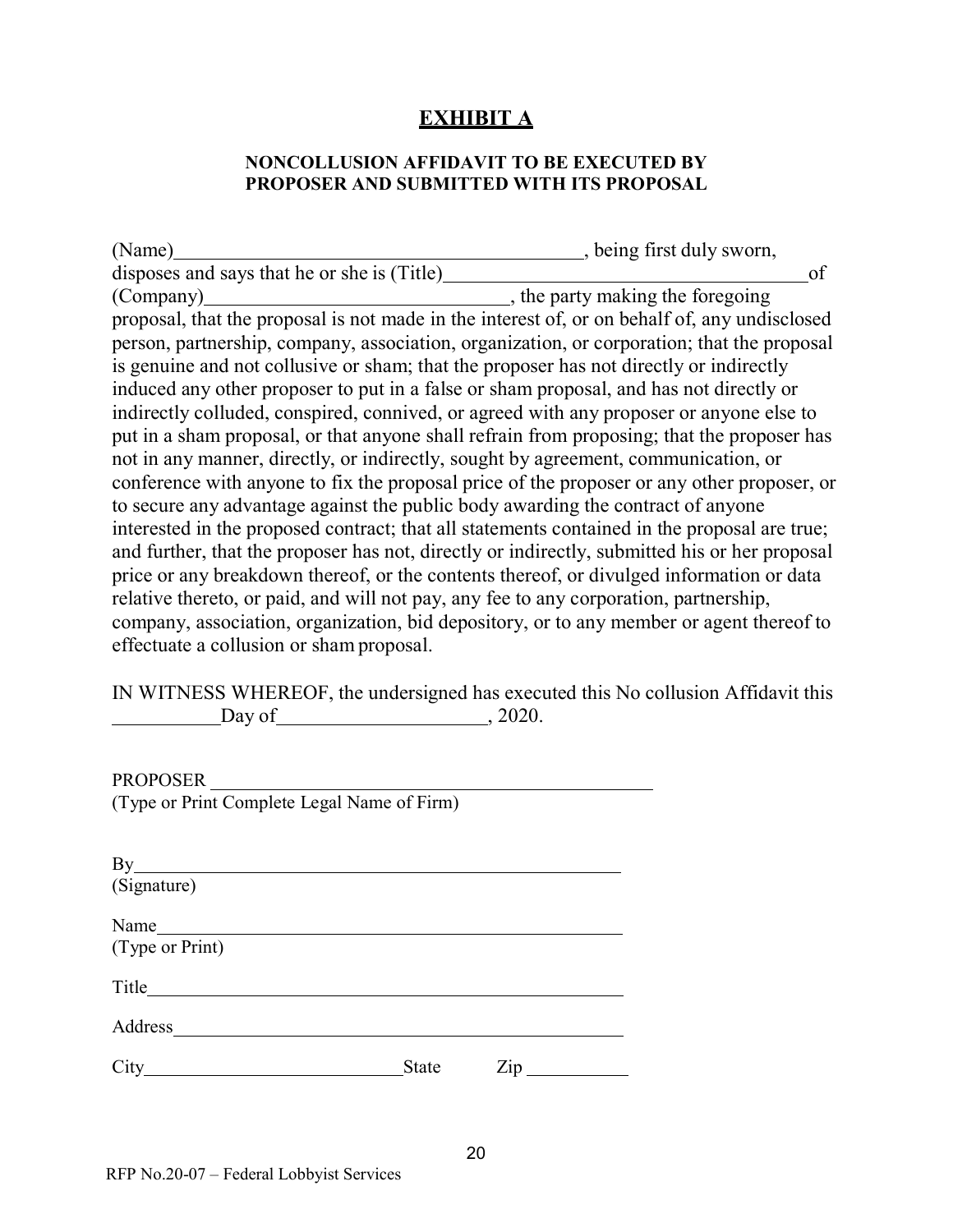## **EXHIBIT B**

#### <span id="page-20-0"></span>**CERTIFICATION OF NON-DISCRIMINATIONTO BE EXECUTED BY PROPOSER AND SUBMITTED WITH ITS PROPOSAL**

Proposer hereby certifies that in performing work or providing products for the District, there shall be no discrimination in its hiring or employment practices because of age, sex, race, color, ancestry, national origin, religious creed, physical handicap, medical condition, marital status, or sexual orientation, except as provided for in Section 12940 of the California Government Code. Proposer shall comply with applicable federal and California anti-discrimination laws, including but not limited to the California Fair Employment and Housing Act, beginning with Section 12900 of the California Government Code.

|                     |        | IN WITNESS WHEREOF, the undersigned has executed this Certificate of Non- |
|---------------------|--------|---------------------------------------------------------------------------|
| Discrimination this | day of | . 2020.                                                                   |

|       | PROPOSER                                    |
|-------|---------------------------------------------|
|       | (Type or Print Complete Legal Name of Firm) |
|       | $By$ and $\overline{a}$                     |
|       | (Signature)                                 |
| Name  |                                             |
|       | (Type or Print)                             |
| Title |                                             |
|       |                                             |
|       | State Zip<br>$City \quad \qquad \qquad$     |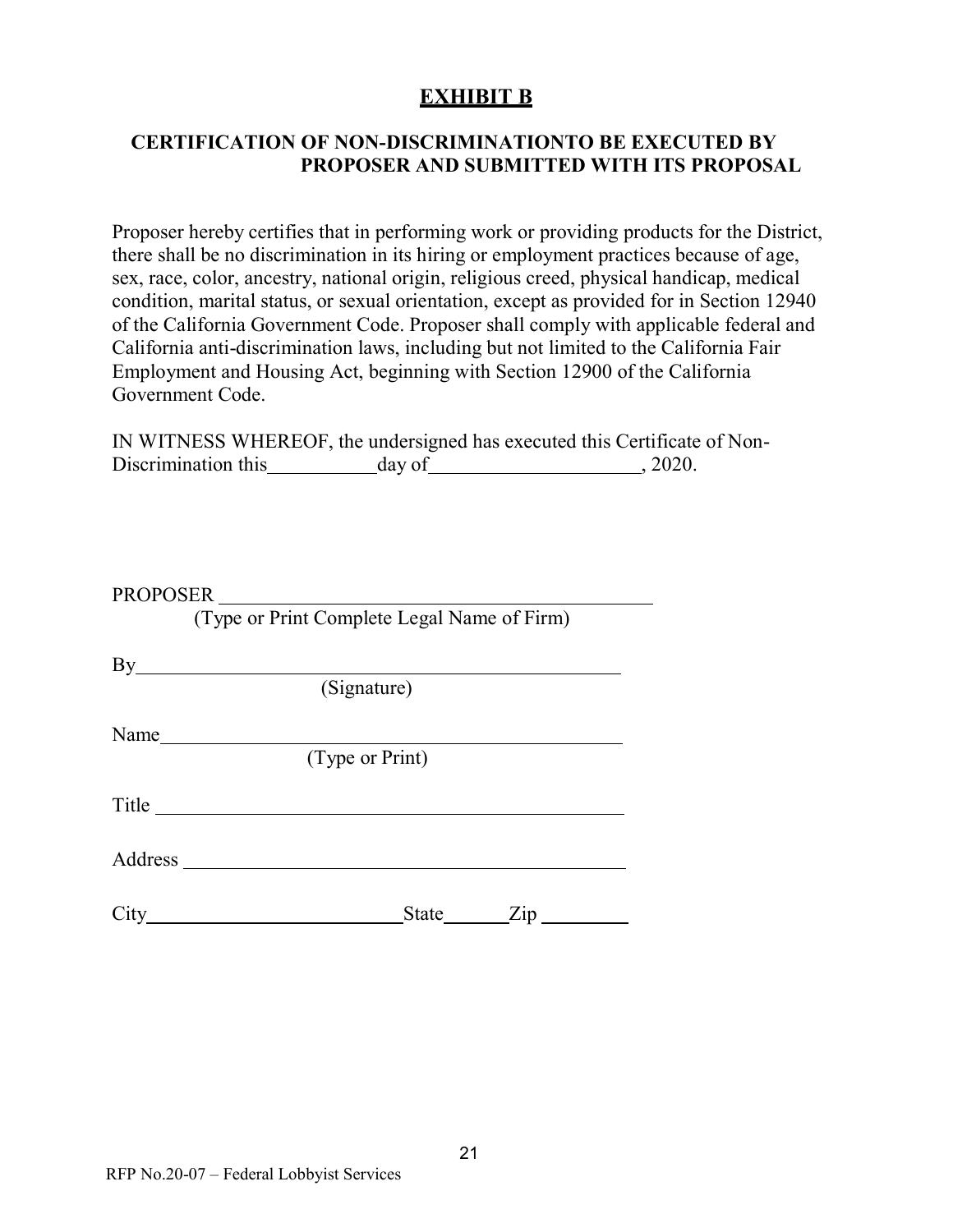## **EXHIBIT C**

#### **CONFIDENTIALITY AGREEMENT**

<span id="page-21-0"></span>The undersigned, a duly authorized officer of

, does hereby represent,

warrant and agree to the following statement:

All financial, statistical, personal, technical or other data and information relating to the District's operation which are designated confidential by the District and made available to the undersigned shall be protected by the undersigned from unauthorized use and disclosure.

Date:

*Name of Proposer*

By:

*Authorized Officer*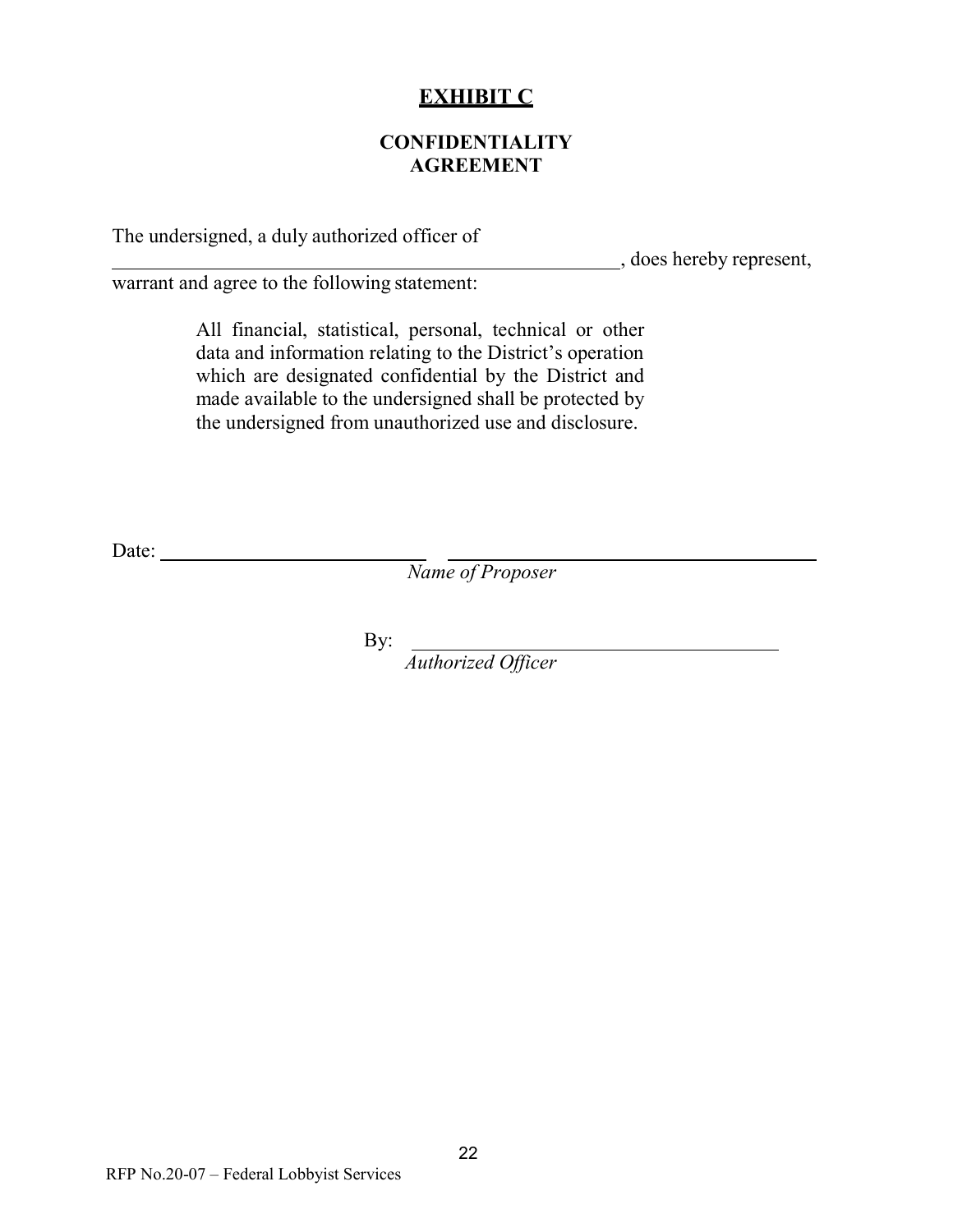# **EXHIBIT D**

#### **ACKNOWLEDGMENT OF ADDENDA**

## <span id="page-22-0"></span>**The Proposer shall signify receipt of all Addenda, if any, here**:

| <b>ADDENDUM NO.</b> | <b>DATE RECEIVED</b> | <b>SIGNATURE</b> |
|---------------------|----------------------|------------------|
|                     |                      |                  |
|                     |                      |                  |
|                     |                      |                  |
|                     |                      |                  |
|                     |                      |                  |
|                     |                      |                  |
|                     |                      |                  |

#### **If necessary, please print and sign additional pages.**

#### PROPOSER

(Type or Print Complete Legal Name of Firm)

|      | (Signature)        |
|------|--------------------|
| Name |                    |
|      | $(T$ ype or Print) |
|      |                    |
|      |                    |
|      | State Zip          |
|      | つつ                 |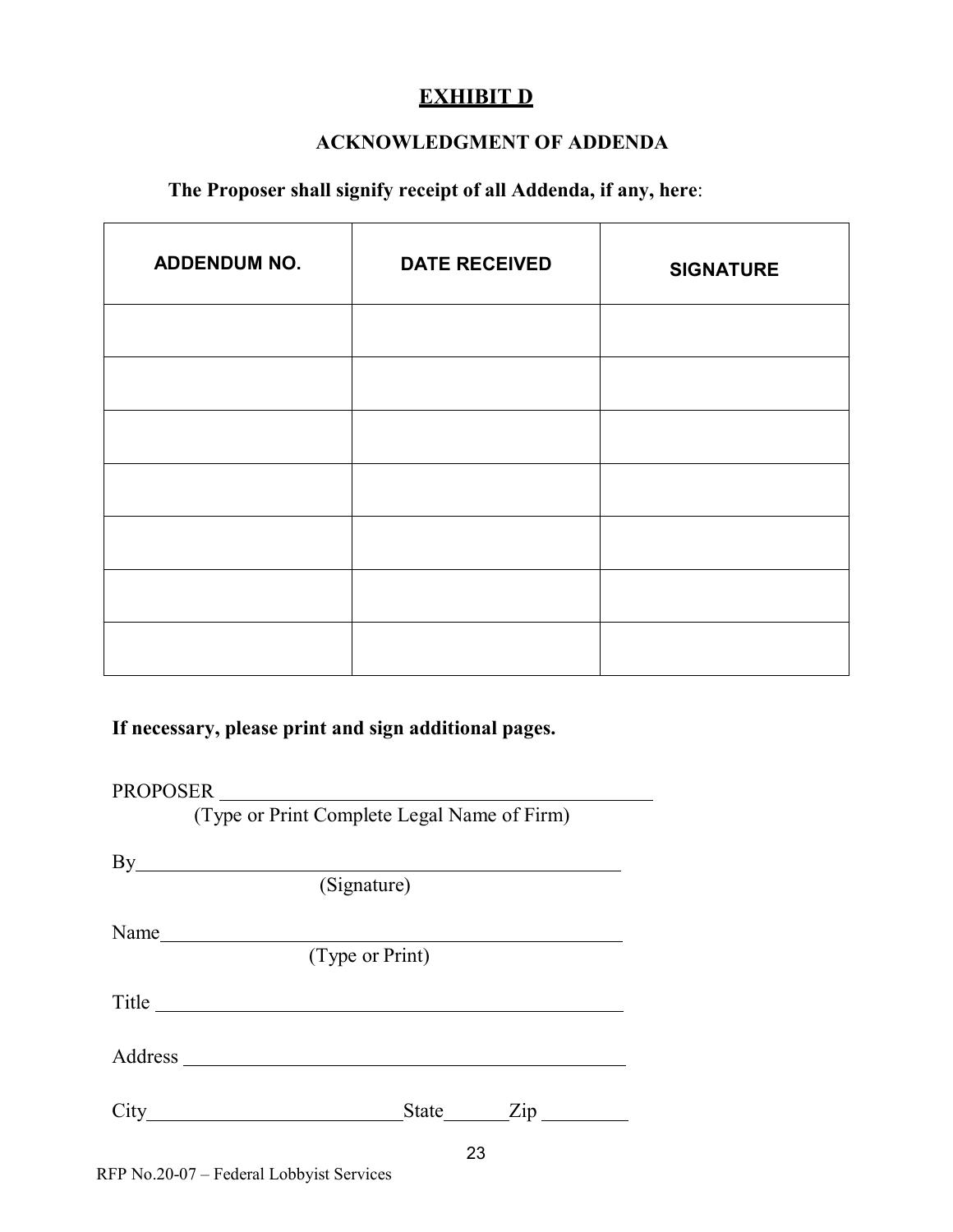## <span id="page-23-0"></span>**EXHIBIT E EXCEPTIONS AND DEVIATIONS TO SAMPLE FORM AGREEMENT**

The Proposer acknowledges it has seen and reviewed the Sample Form Agreement in Exhibit F and attests to the following:

- 1. Certain exceptions and deviations may deem the proposal non-responsive and result in rejection of the proposal.
	- a. Proposals that mandate the use of vendor standard services contract, rather than utilizing the District's standard services contract.
	- b. Proposals that reject the following integral provisions of the District's contract terms and conditions will be treated as a rejection of the District's contract and these proposals will be rejected.

Section 7 – Term of Agreement Section 18 – Governing Law Section 19 – Non-Discrimination Section 22 – Board Authorization Section 27 – Requirements for Federally-Funded Contracts

2. In the event that exceptions and deviations to the Sample Form Agreement are requested after the contract has been awarded, the District may deem the proposal non-responsive and may disqualify the proposal at its discretion.

 $\Box$  We have no exceptions or deviations to the Sample Form Agreement

 $\Box$  We have the following or the attached exceptions and/or deviations to the Sample Form Agreement.

| PROPOSER |                                             |
|----------|---------------------------------------------|
|          | (Type or Print Complete Legal Name of Firm) |
| Вy       |                                             |
|          | (Signature)                                 |
| Name     |                                             |
|          | (Type or Print Name of Signer)              |
| Title    |                                             |
| Address  |                                             |
| City     | $\angle$ Zip<br>State                       |
|          |                                             |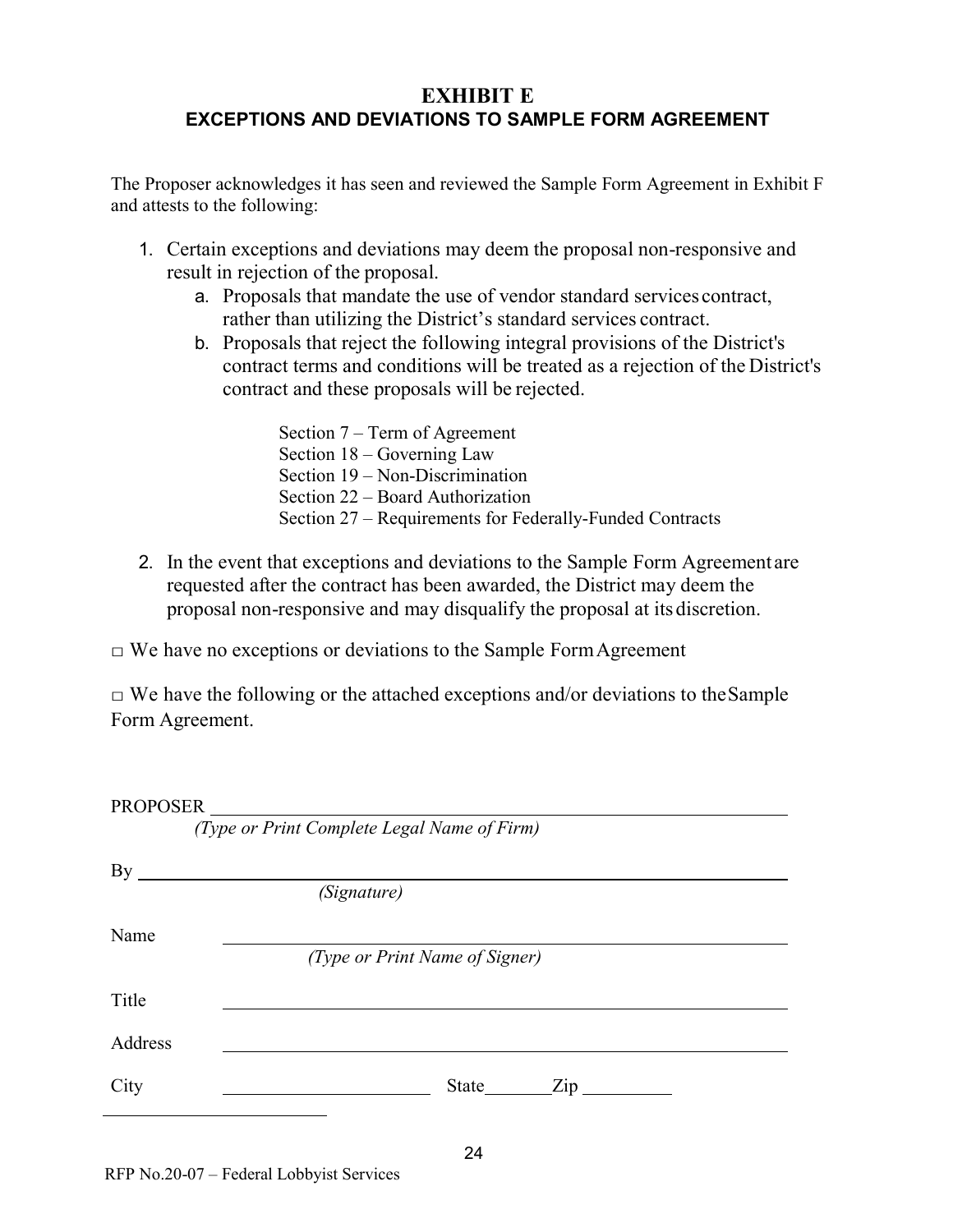#### **EXHIBIT F SAMPLE FORM AGREEMENT**

#### **PROFESSIONAL SERVICES AGREEMENT**

<span id="page-24-0"></span>PARTIES: LOS ANGELES COMMUNITY COLLEGE DISTRICT ("District") 770 Wilshire Boulevard Los Angeles, California 90017 ("District")

("Contractor")

DATE:

TERM OF AGREEMENT: One year with four one-year (subject to satisfactory annual review) option periods, with an Effective Start date of January 1, 2018 upon approval by the Board of Trustees of the Los Angeles Community College District on February 8, 2018.

## **RECITALS**

WHEREAS, the District is authorized to contract for the procurement of professional services as authorized by law; and

WHEREAS, the Contractor is specially licensed, trained, experienced and competent to perform the services described herein pursuant to this agreement;

NOW, THEREFORE, in consideration of the mutual covenants and conditions hereinafter contained, the parties hereby agree as follows:

#### **AGREEMENT**

1. **SERVICES**. The Contractor shall perform the Services set forth in Exhibit "A (the "Services") in compliance with specifications and standards set forth in that Exhibit.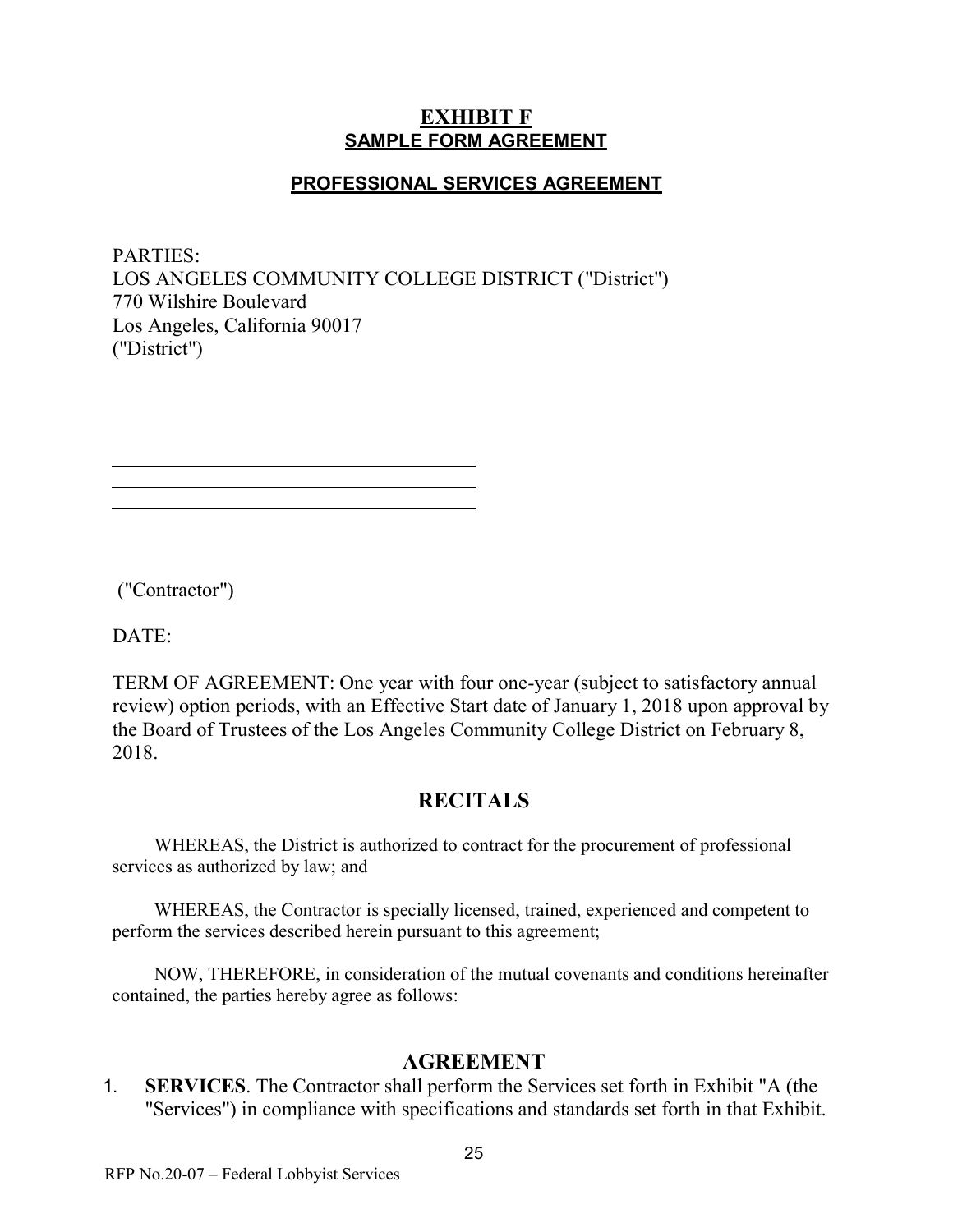The District shall have the right to order, in writing, changes in the scope of work or under the Services to be performed with any applicable version of the compensation paid hereunder agreed upon by the District and the Contractor. Any adjustment to fees, rate schedules, or schedule of performance can only be adjusted pursuant to written agreement between the parties.

2. **KEY PERSONNEL**. In performing the Services, Contractor hereby designates the following as "Key Personnel" under this Agreement. Contractor shall not reassign, replace or reduce the labor commitment of any Key Personnel without the prior written consent of the District.

- 3. **CONTRACT DOCUMENTS**. The complete contract between the Contractor and the District includes the following documents as applicable: the advertisement for Request For Proposals, the RFP conditions, requirements and specifications, the Contractor's proposal and its acceptance by the District, the District's contract, and all amendments thereto. Any of these documents shall be interpreted to include all provisions of the other documents as though fully set forth therein.
- 4. **WARRANTIES**. The Contractor warrants and represents that it is specially trained, qualified, duly licensed, experienced, and competent to provide the Services. The Contractor warrants that Services (and any goods in connection therewith) furnished hereunder will conform to the requirements of this agreement (including all descriptions, specifications and drawings made a part hereof) and in the case of goods will be merchantable, fit for their intended purposes, free from all defects in materials and workmanship and to the extent not manufactured pursuant to detailed designs furnished by the District, free from defects in design. The District's approval of designs or specifications furnished by the Contractor shall not relieve the Contractor of its obligations under this warranty. All warranties, including special warranties specified elsewhere herein, shall inure to the District, its successors, assigns, and users of the goods or services.
- 5. **FEES.** The District shall pay the Contractor the fees set forth in Exhibit B, in accordance with the terms and conditions of this Agreement. The Contractor represents that such fees do not exceed the Contractor's customary current price schedule. The District shall pay all applicable taxes; excepting, however, the federal excise tax, and all state and local property taxes, as college districts are exempt therefrom. Payment shall be made by the District's Accounts Payable Office upon submittal of invoice(s) approved by the Vice-Chancellor of Finance and Resource Development, or designee, at the District Educational Services Center.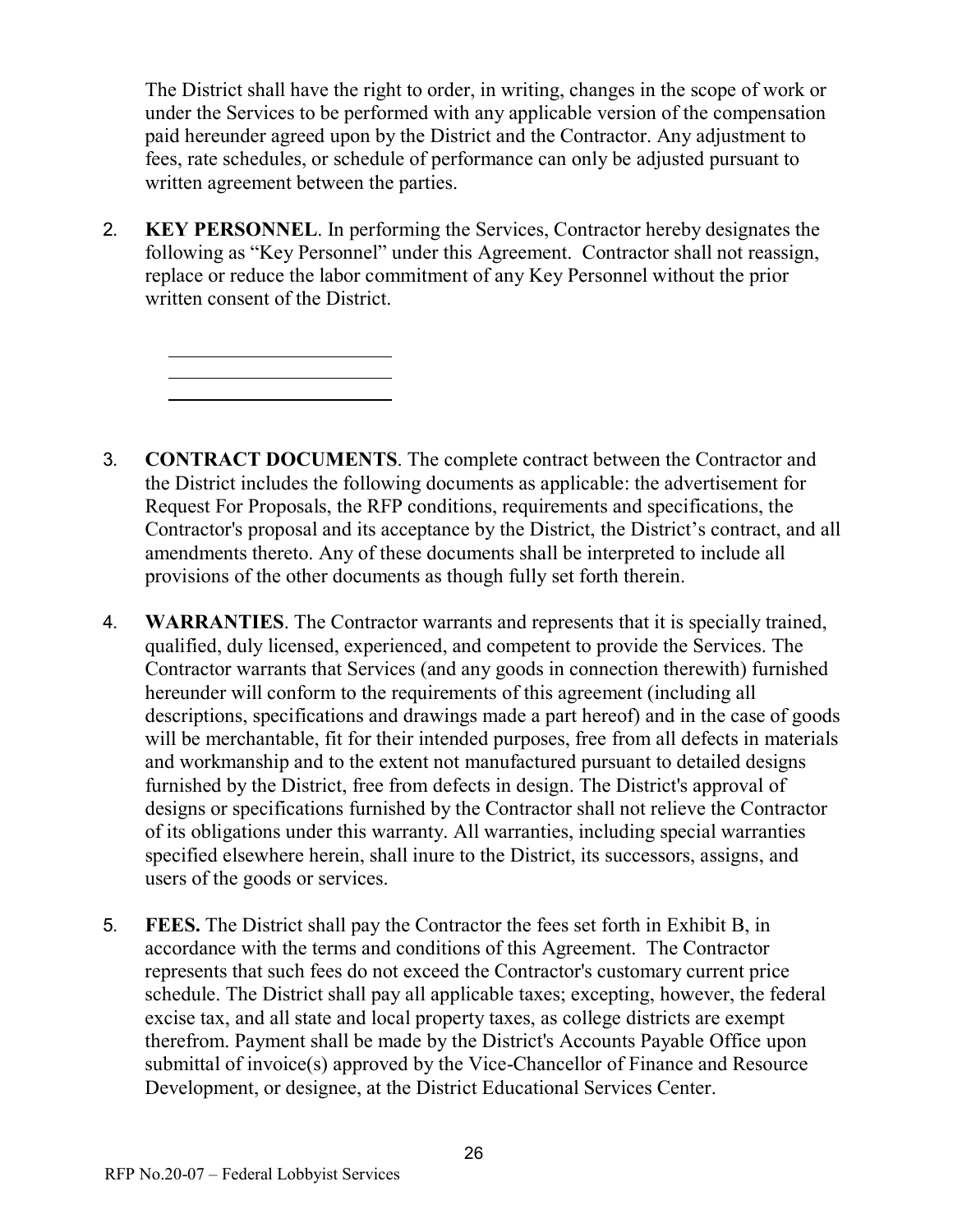- 6. **EXPENSES**. The Contractor shall assume all expenses incurred in connection with performance except as otherwise provided in this agreement.
- 7. **TERM OF AGREEMENT**. This agreement shall be for the term set forth above, unless sooner terminated pursuant to the terms hereof.
- 8. **TERMINATION OF AGREEMENT.** This agreement may be terminated by the District by providing 30 days' prior written notice to the Contractor or immediately upon breach of this agreement by the Contractor.
- 9. **DOCUMENTATION.** The Contractor agrees to provide to the District, at no charge, a sufficient number of nonproprietary manuals and other printed materials, as used in connection with the Services, and updated versions thereof, which are necessary or useful to the District in its use of the Services provided hereunder.
- 10. **RIGHTS IN DATA.** All technical communications and records originated or prepared by the Contractor pursuant to this agreement including papers, reports, charts, computer programs, and other documentation, but not including the Contractor's administrative communications and records relating to this agreement shall be delivered to and shall become the exclusive property of the District and may be copyrighted by the District. The ideas, concepts, know-how, or techniques relating to data processing, developed during the course of this agreement by the Contractor or jointly by the Contractor and the District can be used by either party in any way it may deem appropriate. All inventions, discoveries or improvements of the computer programs developed pursuant to this agreement shall be the property of the District. During the term of this agreement, certain information which the District deems confidential ("Confidential Information") might be disclosed to the Contractor. The Contractor agrees not to divulge, duplicate or use any Confidential Information obtained by the Contractor during the Contractor's engagement. Such Confidential Information may include, but is not limited to, student and employee information, computer programs, and data in the District's written records or stored on the District's computer systems.
- 11. **CONTRACTOR ACCOUNTING RECORDS.** Records of the Contractor's directly employed personnel, other consultants and reimbursable expenses pertaining to the work and records of account between the District and the Contractor shall be maintained on an accounting basis acceptable to the District and shall be available for examination by the District or its authorized representative(s) during regular business hours within one (1) week following a request by the District to examine such records. Failure by the Contractor to permit such examination within one (1) week of a request shall permit the District to withhold all further payments until such examination is completed unless an extension of time for examination is authorized by the District in writing.
- 12. **RELATIONSHIP OF PARTIES.** With regard to performance hereunder, the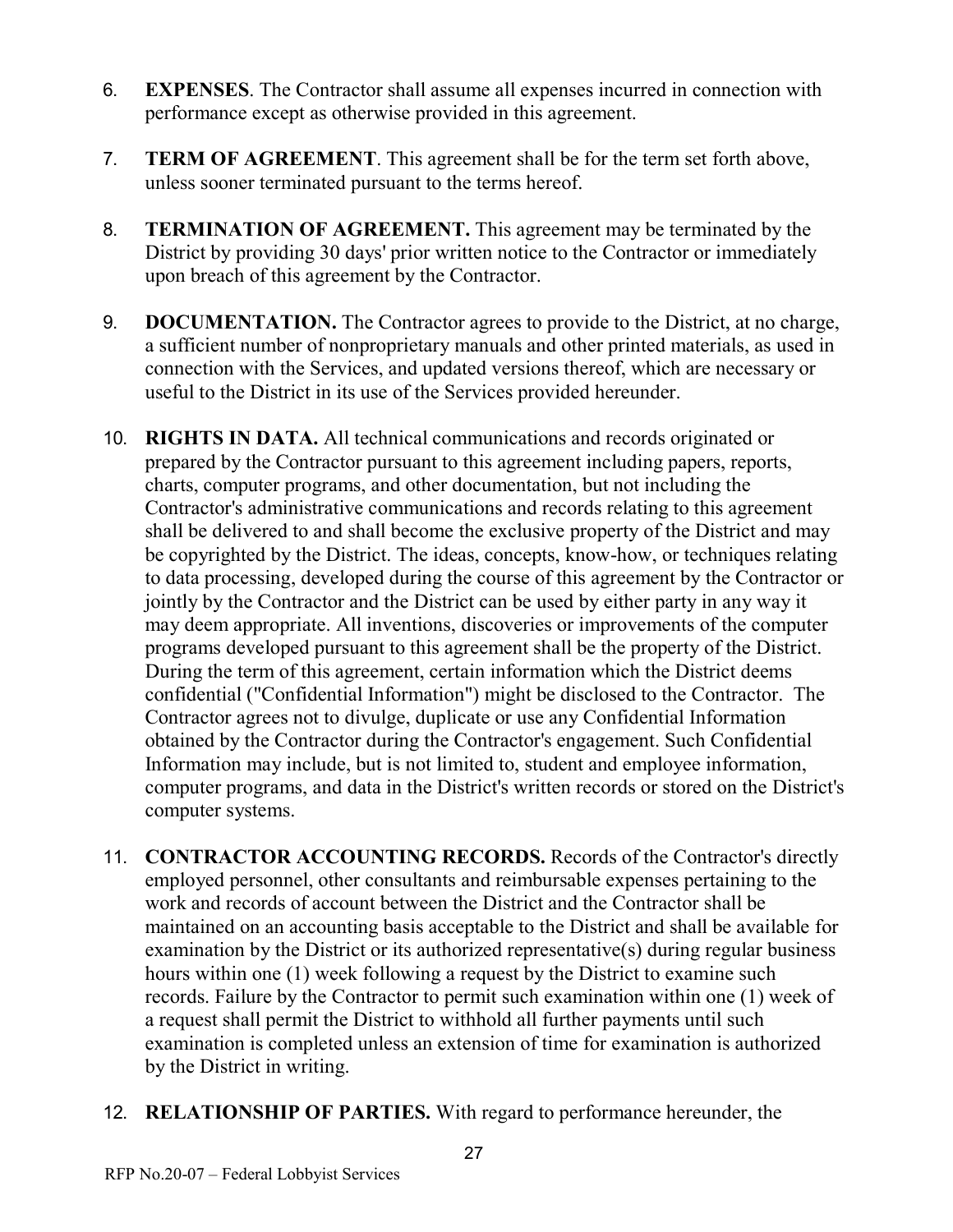Contractor is an independent contractor and not an officer, agent, partner, joint venturer, or employee of the District. The Contractor shall not, at any time, or in any manner, represent that it or any of its agents or employees is in any manner agents or employees of the District.

- 13. **DISTRICT REPRESENTATIVE.** The contact person set forth above or his or her designee shall represent the District in the implementation of this agreement.
- 14. **WAIVER OF DAMAGES; INDEMNITY.** The Contractor hereby waives and releases the District from any claims the Contractor may have at any time arising out of or relating in any way to this agreement, except to the extent caused by the District's willful misconduct. Notwithstanding the foregoing, the parties agree that in no event shall the District be liable for any loss of the Contractor's business, revenues or profits, or special, consequential, incidental, indirect or punitive damages of any nature, even if the District has been advised in advance of the possibility of such damages. This shall constitute the District's sole liability to the Contractor and the Contractor's exclusive remedies against the District. Except for the sole negligence or willful misconduct of the District the Contractor shall indemnify, hold harmless and defend the District and its Board of Trustees, officers, employees, and agents from any liability, losses, costs, damages, claims, and obligations relating to or arising from this agreement.

Without limiting the foregoing, the Contractor shall indemnify and hold harmless the District, and its Board of Trustees, officers, employees, and agents from all liability, losses, costs, damages, claims, and obligations of any nature or kind, including attorneys' fees, costs, and expenses, for infringement or use of any copyrighted or uncopyrighted composition, secret process, patented or unpatented invention, article or appliance, registered or unregistered trademark, servicemark, or tradename, furnished or used in connection with this agreement. The Contractor, at its own expense, shall defend any action brought against the District to the extent that such action is based upon a claim that the goods or software supplied by the Contractor or the operation of such goods infringes a patent, trademark, or copyright or violates a trade secret.

Each party hereto (the "Indemnifying Party") agrees to protect, indemnify, defend and hold harmless to the other party, and its affiliates, successors, assigns, directors, officers, employees, and agents, from and against any and all losses, claims, liens, liabilities and expenses whatsoever, arising from or relating to the performance of this Agreement but only to the extent of the Indemnifying Party's fault hereunder.

15. **INSURANCE.** Without limiting the Contractor's indemnification of the District and as a material condition of this agreement, the Contractor shall procure and maintain at its sole expense, for the duration of this agreement, insurance coverage with limits, terms and conditions at least as broad as set forth in this section. The Contractor shall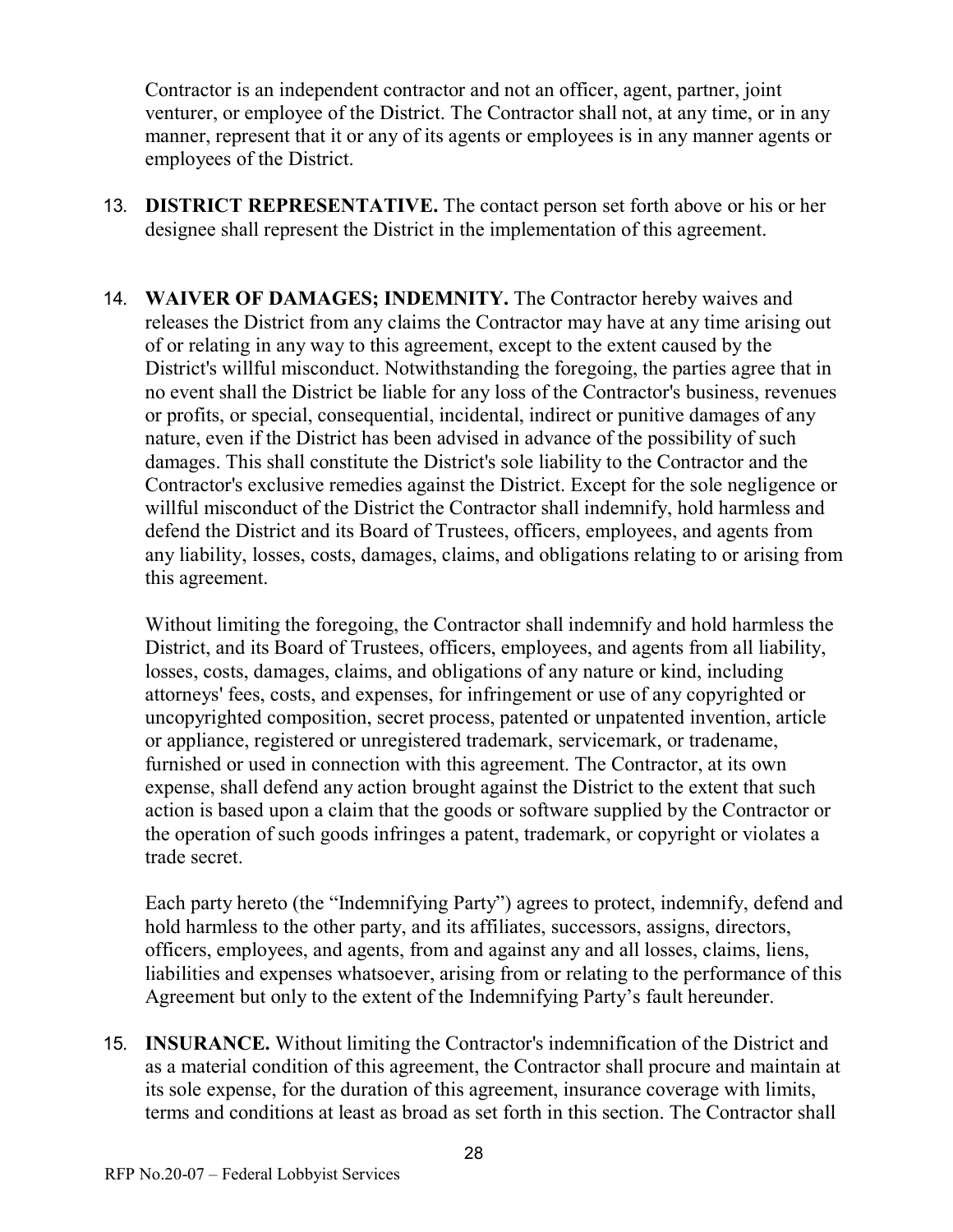secure and maintain, at a minimum, insurance as set forth below, with insurance companies acceptable to the District to protect the District from claims which may arise from operations under this agreement, whether such operations be by the Contractor or any subcontractor or anyone directly or indirectly employed by any of them. As a material condition of this agreement, the Contractor shall furnish to the District certificates of such insurance and endorsements, which shall include a provision for a minimum thirty-days' notice to the District prior to cancellation of or a material change in coverage.

The Contractor shall provide the following insurance:

- a) Commercial General Liability Insurance, "occurrence" form only, to provide defense and indemnity coverage to the Contractor and the District for bodily injury and property damage. Such insurance shall name the District as an additional named insured and shall have a combined single limit of not less than one million dollars (\$1,000,000) per occurrence. The policy so secured and maintained shall include personal injury, contractual or assumed liability insurance; independent contractors; premises and operations; products liability and completed operation; broad form property damage; broad form liability; and owned, hired and non-owned automobile insurance. The policy shall be endorsed to provide specifically that any insurance carried by the District which may be applicable to any claim or loss shall be deemed excess and non-contributory, and the Contractor's insurance primary, despite any provisions in the Contractor's policy to the contrary.
- b) Professional liability insurance in an amount not less than one million dollars (\$1,000,000) per incident.
- c) Workers' Compensation Insurance with limits as required by the Labor Code of the State of California and Employers Liability insurance limits of not less than one million dollars (\$1,000,000) per accident.
- d) Business auto liability insurance with coverage at least as broad as provided by Insurance Services office form CA 00 01 with limits not less than one million dollars (\$1,000,000) combined single limit, including owned, non-owned, and hired autos;

Failure to maintain the insurance and furnish the required documents may terminate this agreement without waiver of any other remedy the District may have under law.

- 16. **AMENDMENTS.** This agreement is the entire agreement between the parties as to its subject matter and supersedes all prior or contemporaneous understandings, negotiations, or agreements between the parties, whether written or oral, with respect thereto. This agreement may be amended only in a writing signed by both parties.
- 17. **ASSIGNMENT.** This agreement may not be assigned or otherwise transferred, in whole or in part, by either the District or the Contractor without prior written consent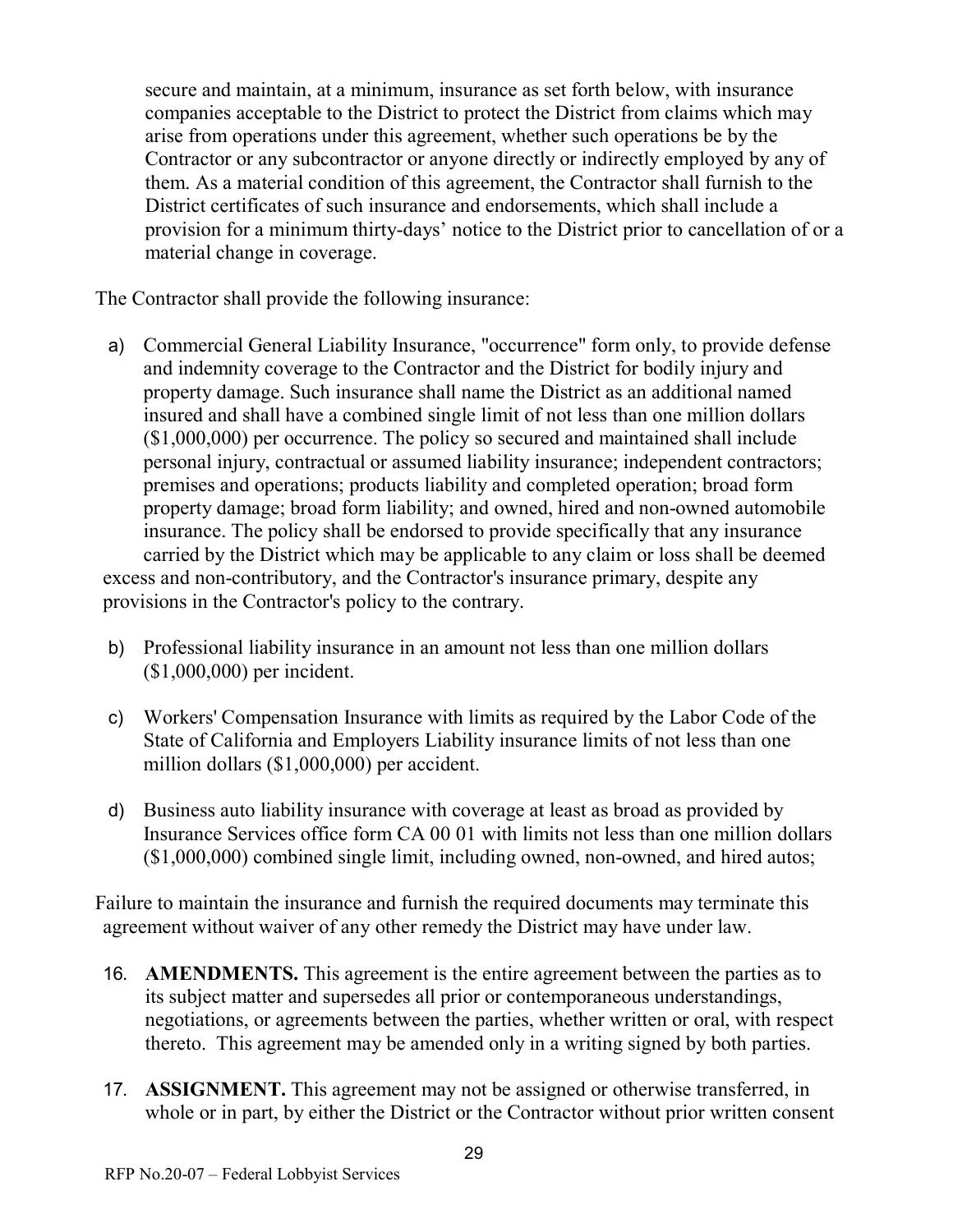of the other.

- 18. **GOVERNING LAW.** This agreement shall be deemed to have been executed and delivered within the State of California, and the rights and obligations of the parties hereunder, and any action arising from or relating to this agreement, shall be construed and enforced in accordance with, and governed by, the laws of the State of California or United States law, without giving effect to conflict of laws principles. Any action or proceeding arising out of or relating to this agreement shall be brought in the county of Los Angeles, State of California, and each party hereto irrevocably consents to such jurisdiction and venue, and waives any claim of inconvenient forum.
- 19. **NONDISCRIMINATION.** The Contractor hereby certifies that in performing work or providing services for the District, there shall be no discrimination in its hiring, employment practices, or operation because of sex, race, religious creed, color, ancestry, national origin, physical disability, mental disability, medical condition, marital status, or sexual orientation, except as provided for in section 12940 of the Government Code. The Contractor shall comply with applicable federal and California anti- discrimination laws, including but not limited to, the California Fair Employment and Housing Act, beginning with Section 12900 of the California Government Code, the provisions of the Civil Rights Act of 1964 (Pub. L. 88-352; 78 Stat. 252) and Title IX of the Education Amendments of 1972 (Pub. L. 92-318) and the Regulations of the Department of Education which implement those Acts. The Contractor agrees to require compliance with this nondiscrimination policy by all subcontractors employed in connection with this agreement.
- 20. **EQUAL OPPORTUNITY EMPLOYER.** The Contractor, in the execution of this agreement, certifies that it is an equal employment opportunity employer.
- 21. **ATTORNEYS' FEES AND COSTS.** If either party shall bring any action or proceeding against the other party arising from or relating to this agreement, each party shall bear its own attorneys' fees and costs, regardless of which party prevails.
- 22. **BOARD AUTHORIZATION.** The effectiveness of this agreement is expressly conditioned upon approval by the District's Board of Trustees.
- 23. **SEVERABILITY.** The Contractor and the District agree that if any part, term, or provision of this agreement is found to be invalid, illegal, or unenforceable, such invalidity, illegality, or unenforceability shall not affect other parts, terms, or provisions of this agreement, which shall be given effect without the portion held invalid, illegal, or unenforceable, and to that extent the parts, terms, and provisions of this agreement are severable.
- 24. **TERMINATION FOR NON-APPROPRIATION OF FUNDS.** If the term of this agreement extends into fiscal years subsequent to that in which it is approved, such continuation of the agreement is contingent on the appropriation and availability of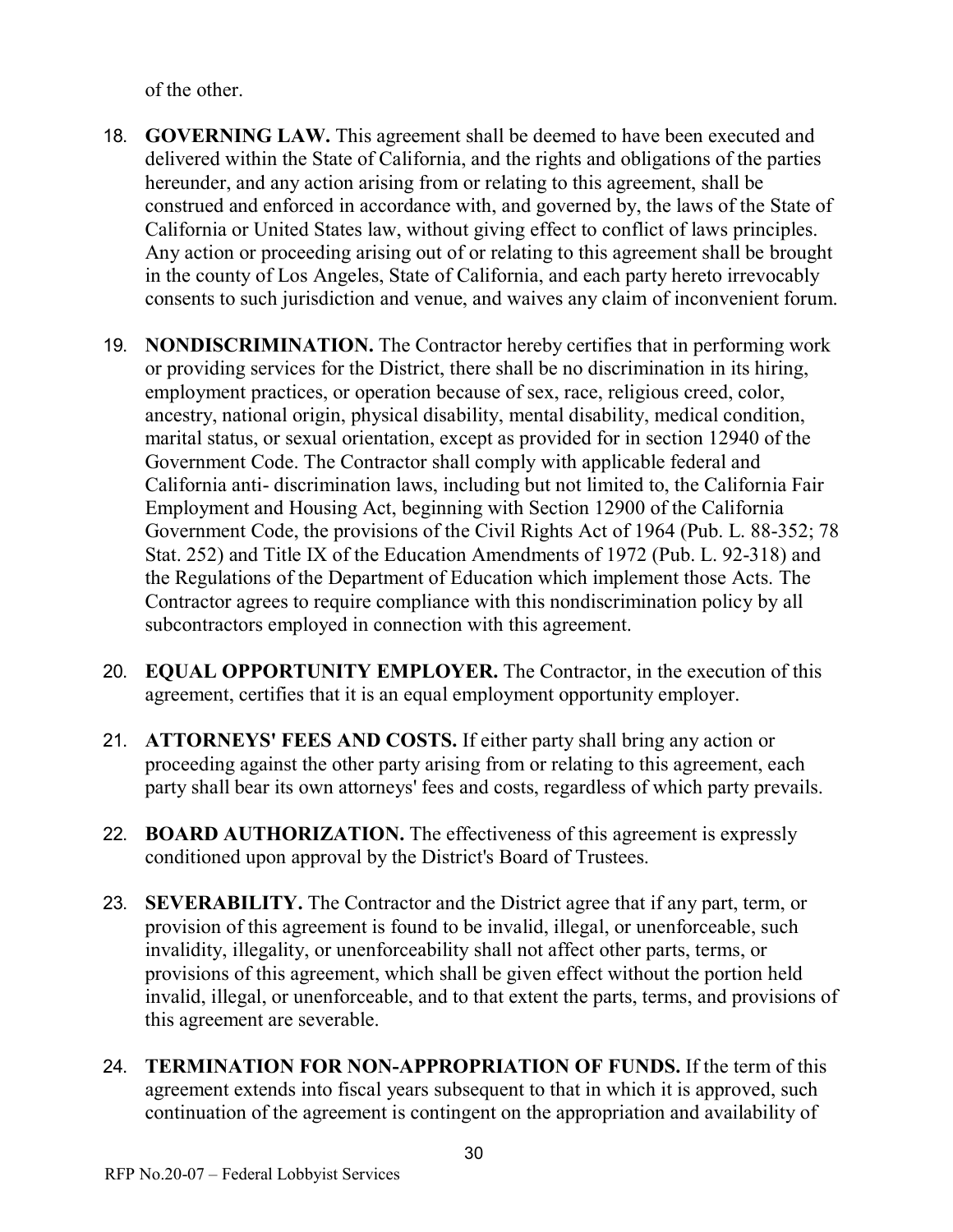funds for such purpose, as determined in good faith by the District. If funds to effect such continued purpose are not appropriated or available as determined in good faith by the District, this agreement shall automatically terminate and the District shall be relieved of any further obligation.

- 25. **NOTICE.** Any notice required to be given pursuant to the terms of this agreement shall be in writing and served personally or by deposit in the United States mail, postage and fees fully prepaid, addressed to the applicable address set forth above. Service of any such notice if given personally shall be deemed complete upon delivery, and if made by mail shall be deemed complete on the day of actual receipt or at the expiration of 2 business days after the date of mailing, whichever is earlier.
- 26. **CONFLICTS OF INTEREST.** The Contractor agrees not to accept any employment or representation during the term of this agreement which is or may likely make the Contractor financially interested. (as provided in California Government Code Sections 1090 and 87100) in any decision made by the District on any matter in connection with which the Contractor has been retained pursuant to this agreement.

## **27. REQUIREMENTS FOR FEDERALLY FUNDED CONTRACTS.**

A.) If this Agreement is funded by the District, in whole or in part, from revenues received from the Federal Government, then the following additional provisions shall apply. It shall be the Contractor's responsibility to ascertain if Federal funds are involved. B.) Contractor, and any subcontractors at any tier, shall comply with E.O. 11246, "Equal Employment Opportunity," as amended by E.O. 11375, "Amending Executive Order 11246 Relating to Equal Employment Opportunity," and as supplemented by regulations at 41 CFR part 60, "Office of Federal Contract Compliance Programs, Equal Employment Opportunity, Department of Labor."

C.) No contract, or any subcontract at any tier, shall be made to parties listed on the General Services Administration's List of Parties Excluded from Federal Procurement or Nonprocurement Programs in accordance with E.O.s 12549 and 12689, "Debarment and Suspension." This list contains the names of parties debarred, suspended, or otherwise excluded by agencies, and contractors declared ineligible under statutory or regulatory authority other than E.O. 12549. Contractors with awards that exceed the small purchase threshold (currently \$100,000) shall provide the required certification regarding its exclusion status and that of its principal employees.

28. **DISTRICT AUTHORITY.** . The Chancellor, Deputy Chancellor, Director of Business Services, Contracts Manager, Chief Facilities Executive, Director of Facilities Planning and Development, College President or Vice President of Administrative Services have delegated authority from the District Board of Trustees to bind the District contractually. Persons acting in positions not specified above or having specific delegated authority the Board of Trustees and those in the capacity as project managers or consultants to the District do not have authority to: (1) obligate or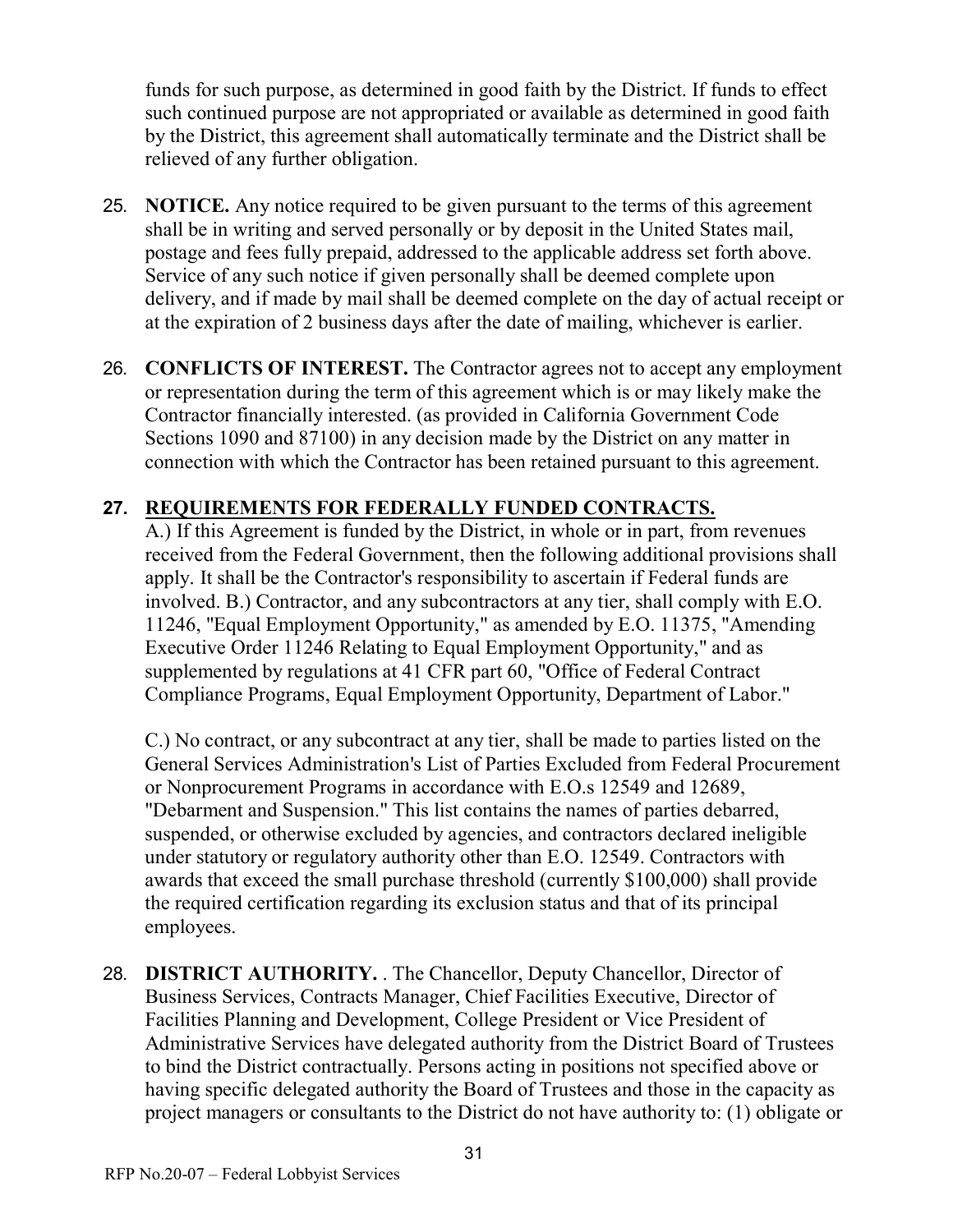commit the District to any payment of money; (2) obligate District to any modification to this Contract or the Contract Sum; (3) relieve Contractor of any of its obligations under this Contract; or (4) approve or order any Work to be done or materials, equipment or supplies to be delivered.

**IN WITNESS WHEREOF**, the parties hereto have executed this agreement in Los Angeles, California, on the date set forth above.

-DISTRICT-LOS ANGELES COMMUNITY COLLEGE DISTRICT By BOARD OF TRUSTEES OF THE LOS ANGELES COMMUNITY COLLEGE DISTRICT

By

- CONTRACTOR -

By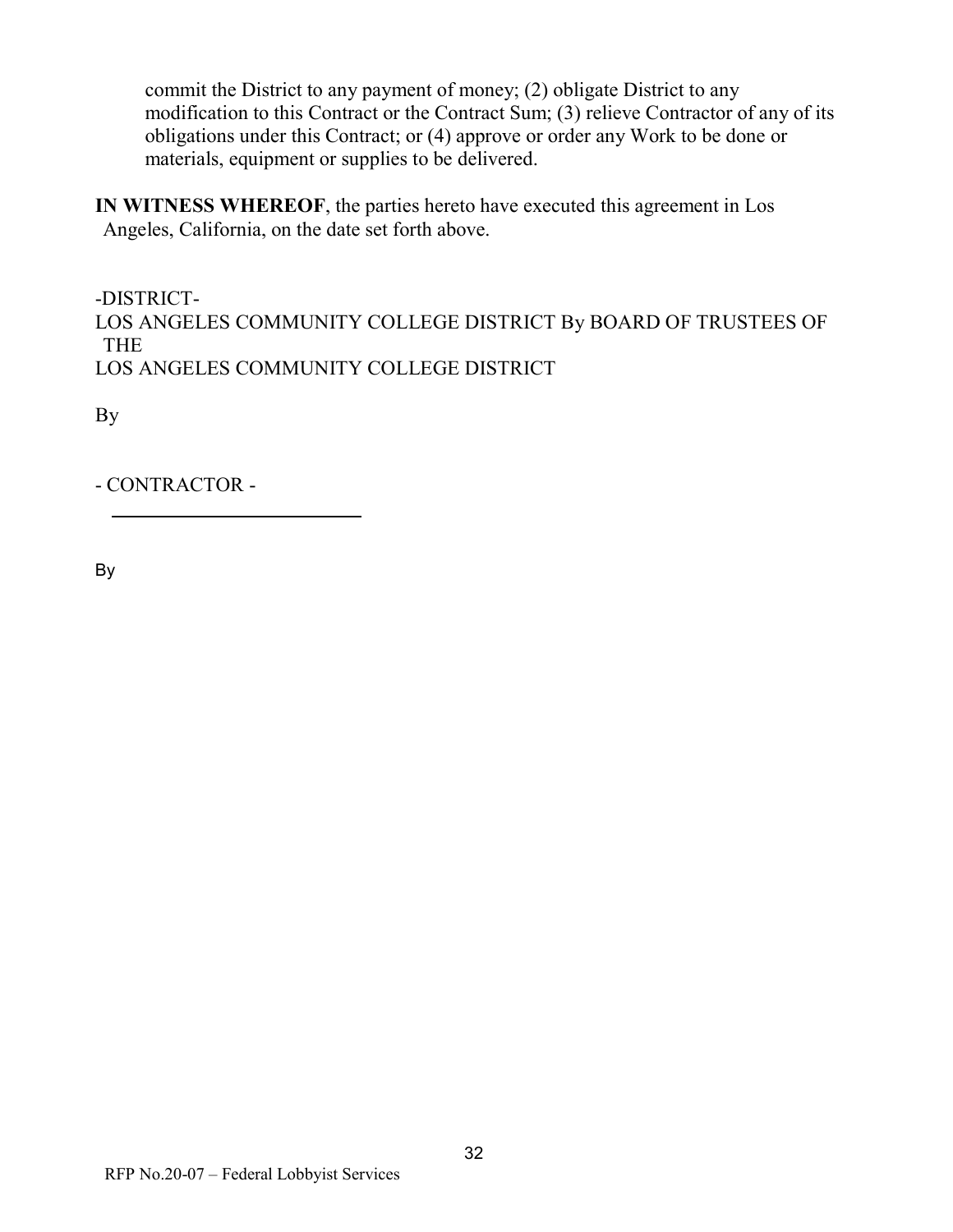## **EXHIBIT G**

## <span id="page-32-0"></span>**CERTIFICATION OF LOCAL, SMALL, AND EMERGING, DISABLED VETERAN BUSINESS**

The undersigned, a duly authorized officer of

\_\_\_\_\_\_\_\_\_\_\_\_\_\_\_\_\_\_\_\_\_\_\_\_\_\_\_\_\_\_\_\_\_\_\_\_\_\_\_\_\_\_\_\_\_\_\_\_\_, does hereby certify, represent and warrant the following statement(s) below: (Please check all statement boxes that apply.)

- A. Bidder/Proposer is a "Small" business that has met the applicable ownership, operation, and size requirements, and has been certified by a Federal agency or a California public agency as a small business enterprise.
- B. Bidder/Proposer is a "Local" business has its principal place of business in the County of Los Angeles.
- C. Bidder/Proposer is an "Emerging" business that has been in business in its substantially current form for only up to five (5) years.
- D. Bidder/Proposer is a "Disabled Veteran Owned" business that is fifty-one-percent (51%) owned and operated by one or more disabled veterans certified by the State of California Department of General Services or a Federal government agency.

Date:  $\Box$ 

*Name of Bidder/Proposer*

By: \_\_\_\_\_\_\_\_\_\_\_\_\_\_\_\_\_\_\_\_\_\_\_\_\_\_\_\_\_\_\_\_\_\_\_

*Authorized Officer Signature*

<span id="page-32-1"></span>*Title*